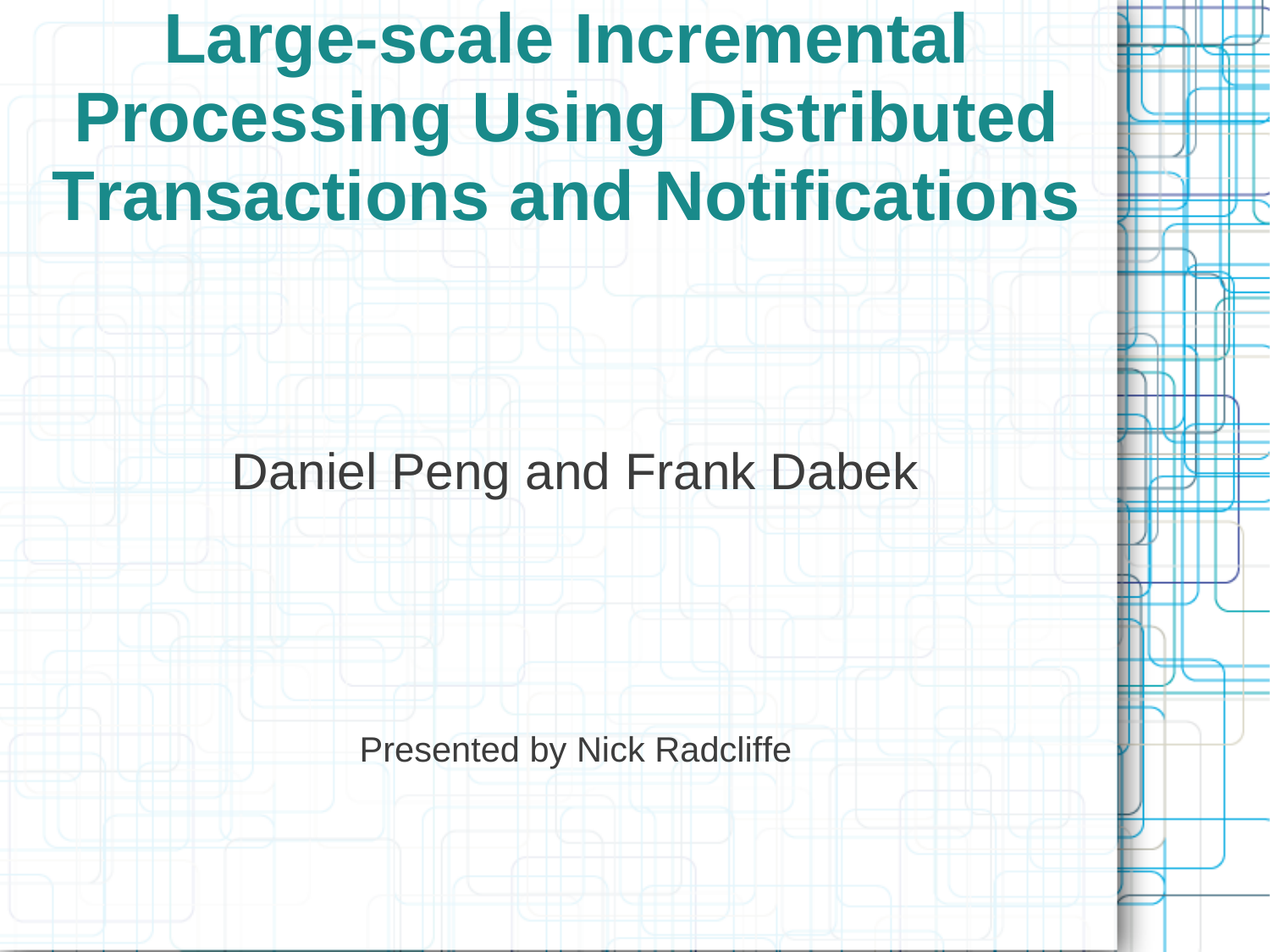### **What is Percolator?**

- Percolator is a system for incrementally processing updates to a large data set.
- Percolator has been used to produce Google's websearch index since April, 2010.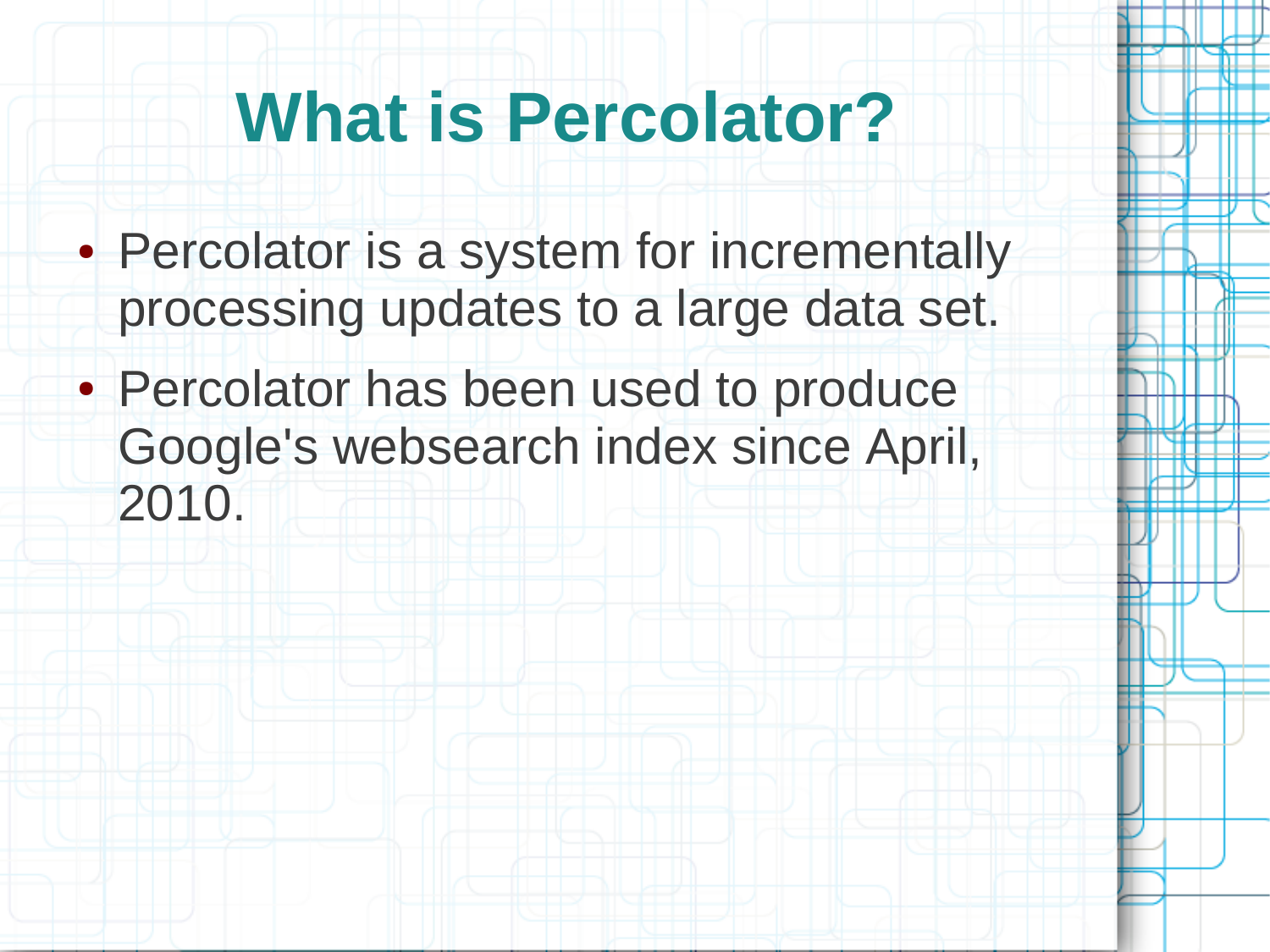### **What is Percolator?**

- Percolator updates the index **incrementally** as new documents are crawled.
- "Incremental" is a big deal because it avoids redoing work that has already been done.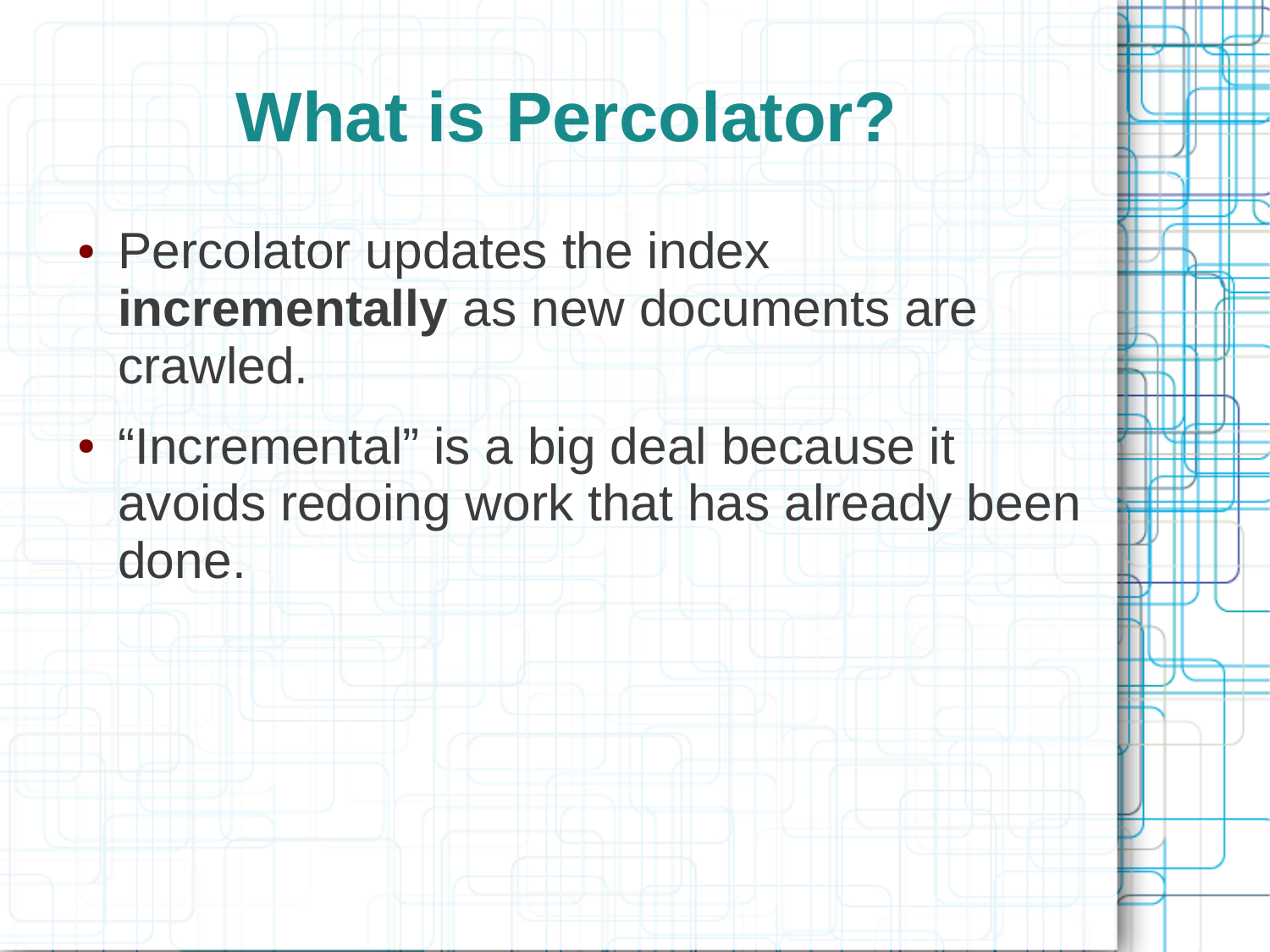### **Benefits of MapReduce**

- It's easy to maintain data invariants when MapReduce is used to update the search index.
- A series of MapReduces must be run to process the document repository, but these MapReduce phases are serialized.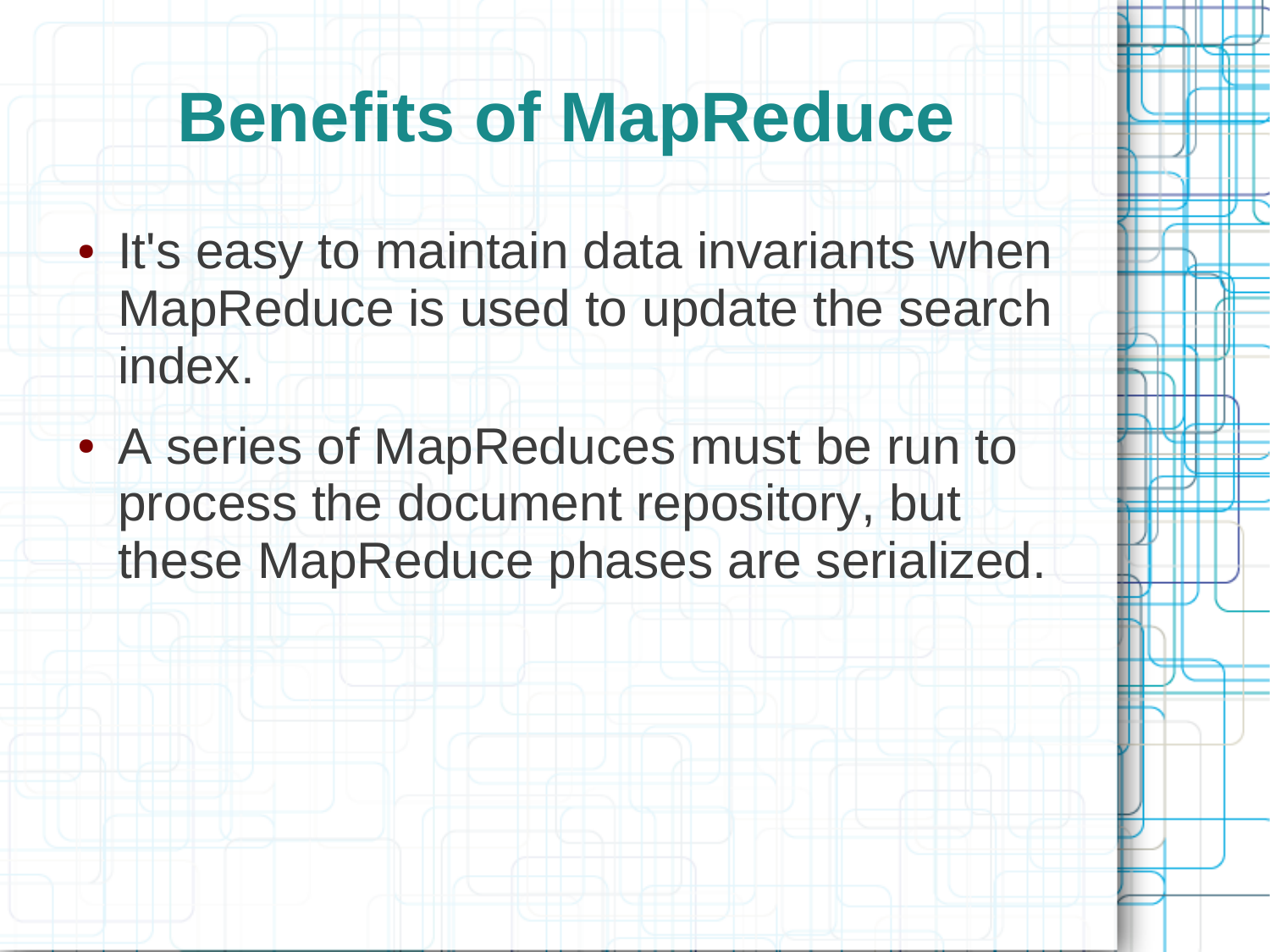### **Benefits of MapReduce**

- For example, the indexing system must perform link inversion, as well as determine the PageRank of each page.
- However, inverted links are only written to the highest-PageRank URL.
- When the indexing system writes inverted links to the current highest-PageRank URL, the PageRank cannot change because the MapReduce phase that computes it has already finished.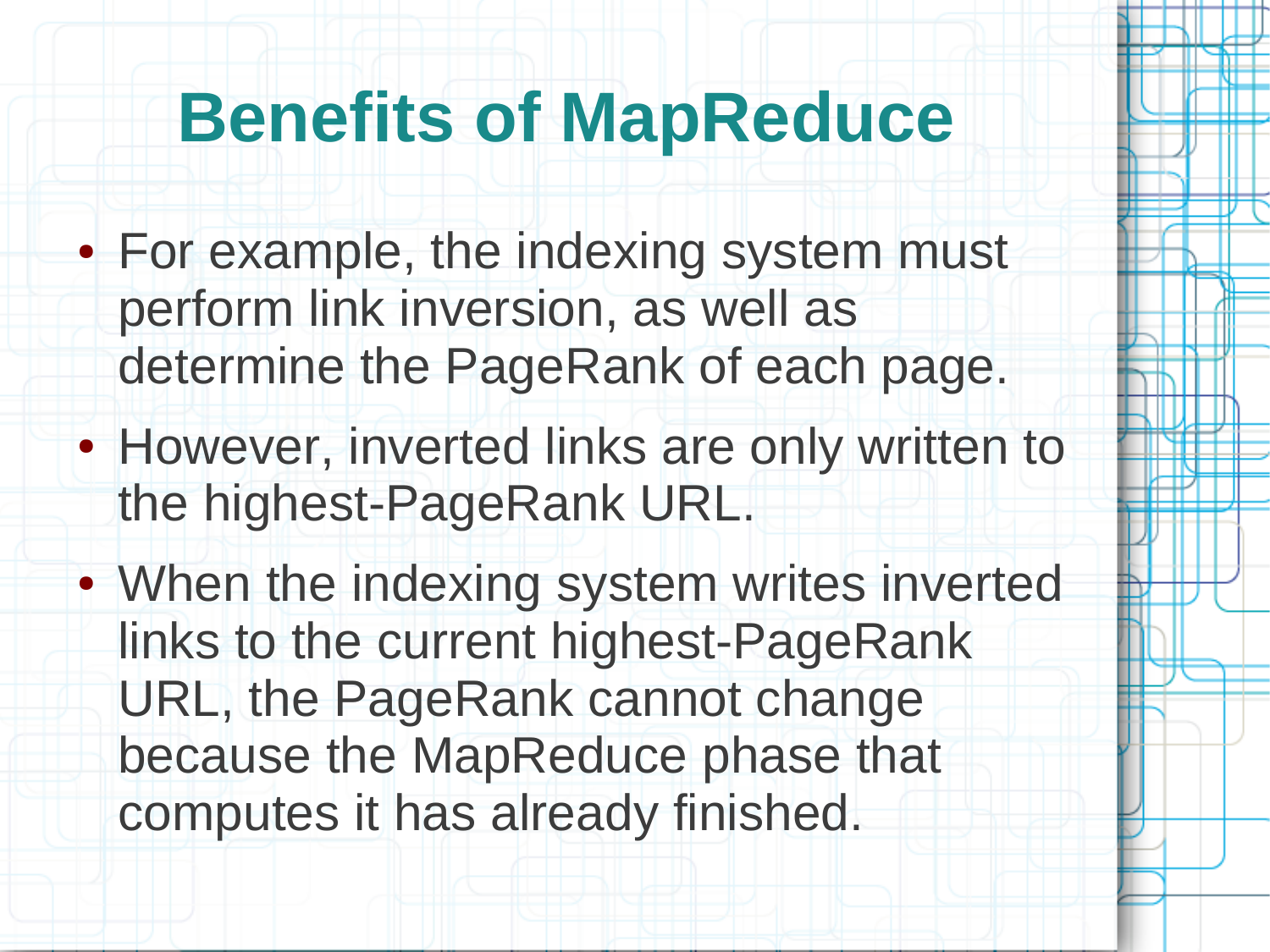## **Why not MapReduce?**

- Say you update the search index after recrawling some small portion of the web.
- If MapReduce is used to update the index, then it must process the *entire* repository, not just the new documents.
- A series of 100 MapReduces must be used to process the repository.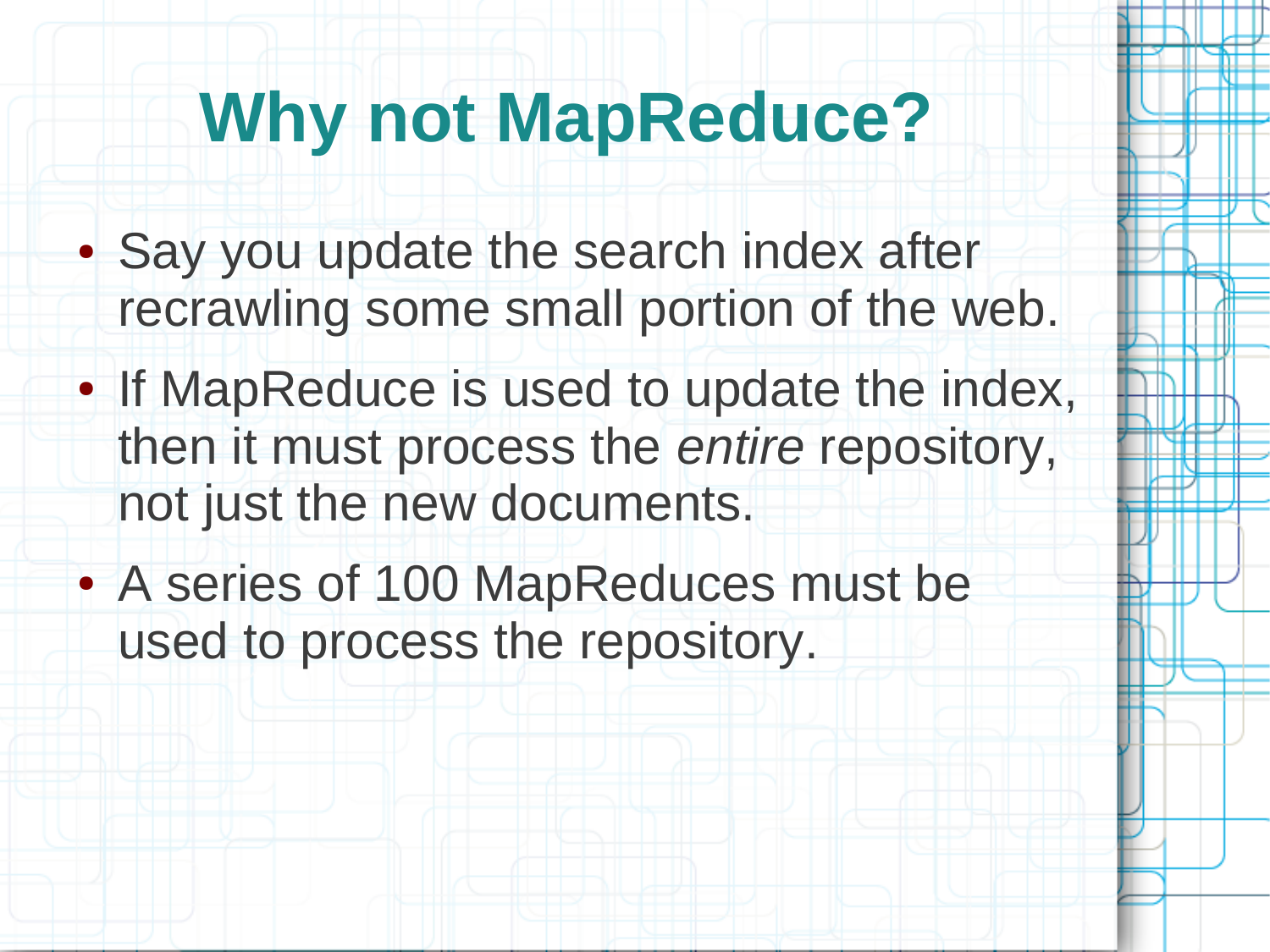## **Why not simply Bigtable?**

- Updating the search index can be done much more efficiently if *random accesses* of the repository are possible.
- If the computation does not have strong consistency requirements, then a distributed storage system such as Bigtable is sufficient.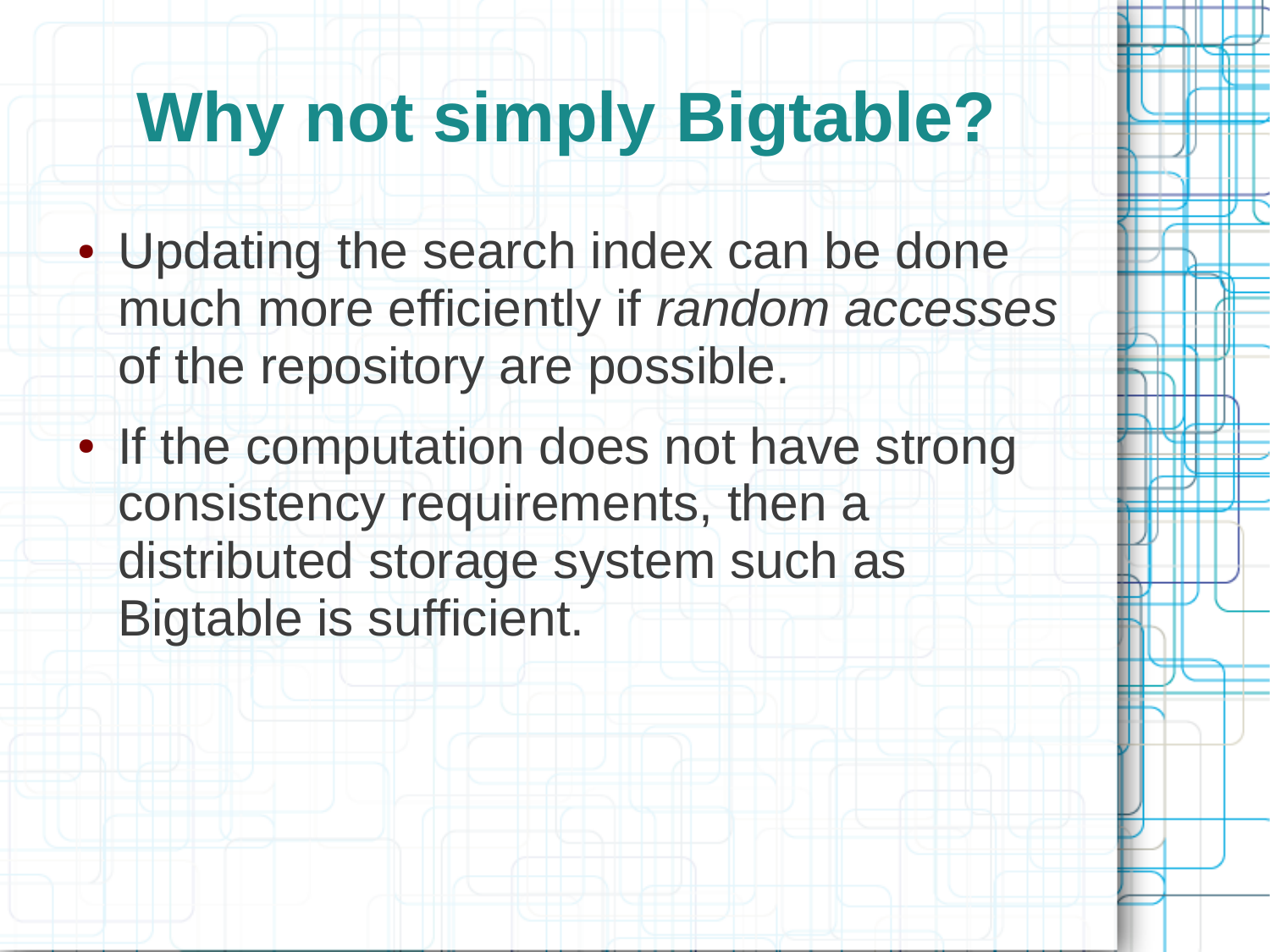# **Why not simply Bigtable?**

- Bigtable can scale to the size of the Google repository, but...
- Bigtable does not give programmers tools to maintain data invariants in the face of concurrent updates to the index.
- In particular, Bigtable does not provide multirow transactions, which are needed for incrementally updating Google's index.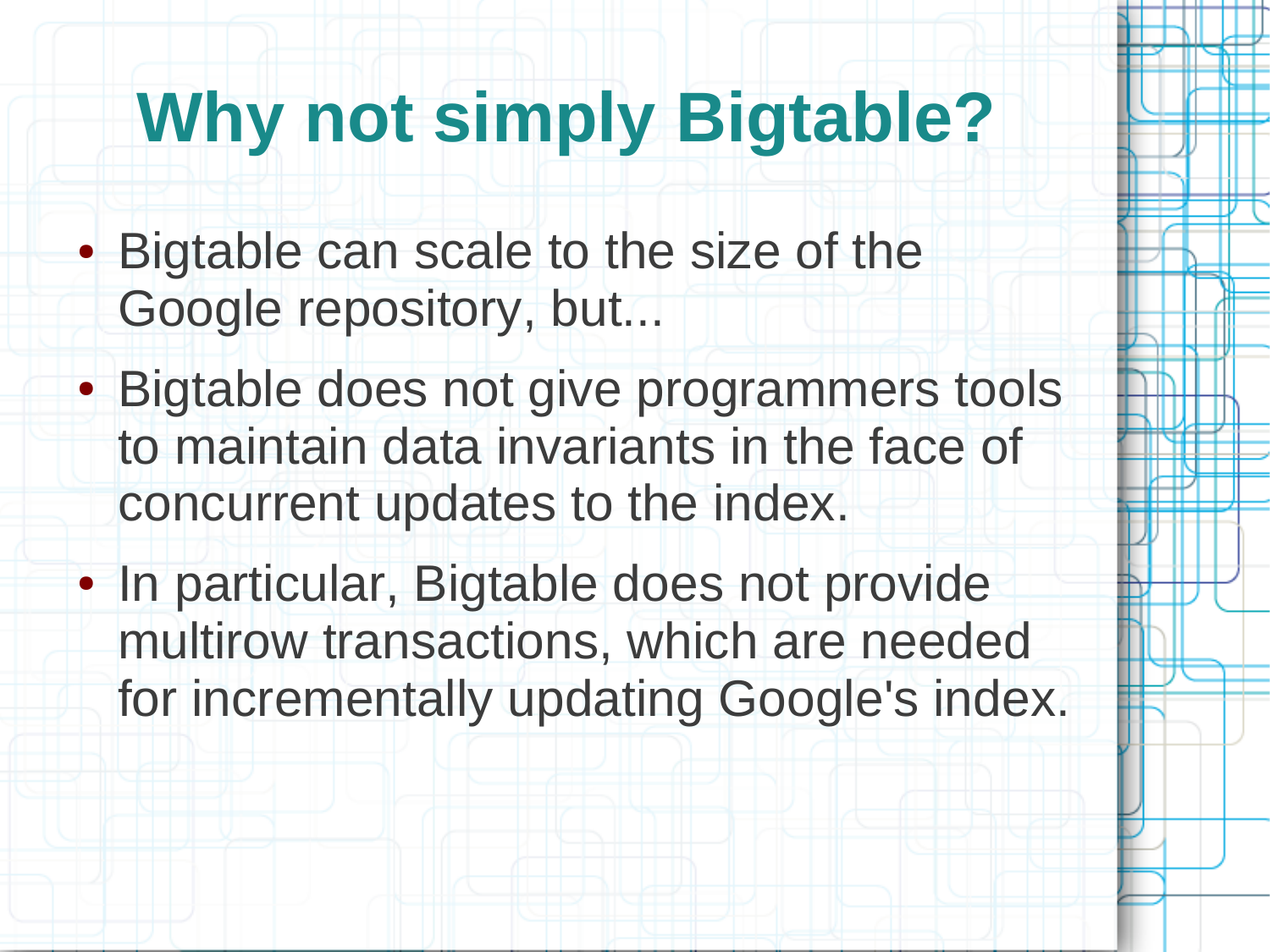# **Summary of why Percolator is so great**

- Random accesses to the document repository while maintaining data invariants, which allows...
- Incremental updating of the search index, so...
- No global scans of the entire repository, therefore...
- Average age of documents in Google search results decreased by 50%.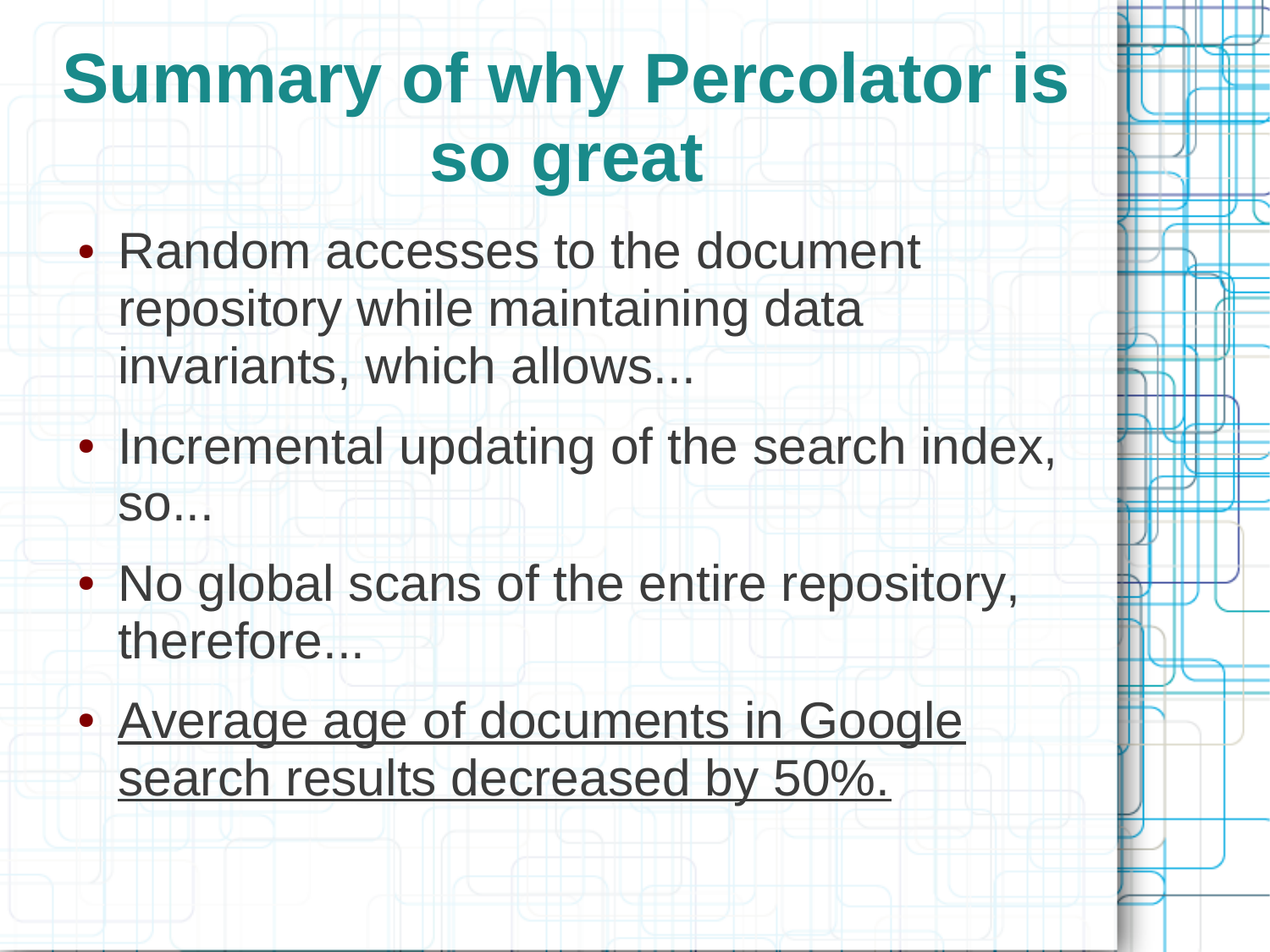### **Tradeoffs**

- Percolator trades efficient use of resources for scalability.
- Caffeine (the Percolator-based indexing system) uses twice as many resources as the previous system to process the same crawl rate.
- Roughly 30 times more CPU per transactions than a standard DBMS.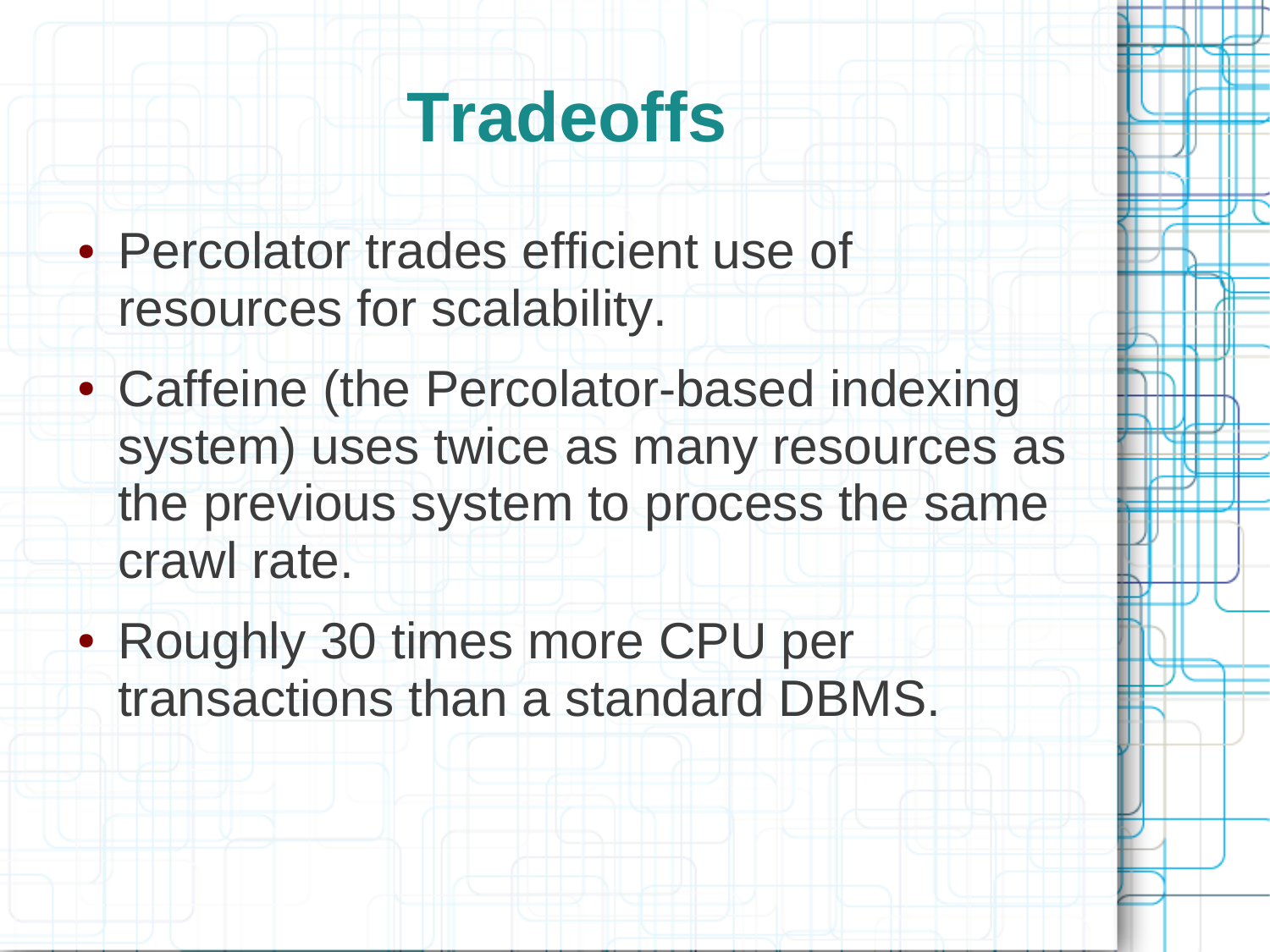- Bigtable presents a multi-dimensional sorted map to users.
- Keys are (row, column, time stamp).
- Bigtable handles petabytes of data and runs reliably on large numbers of (possibly unreliable) machines.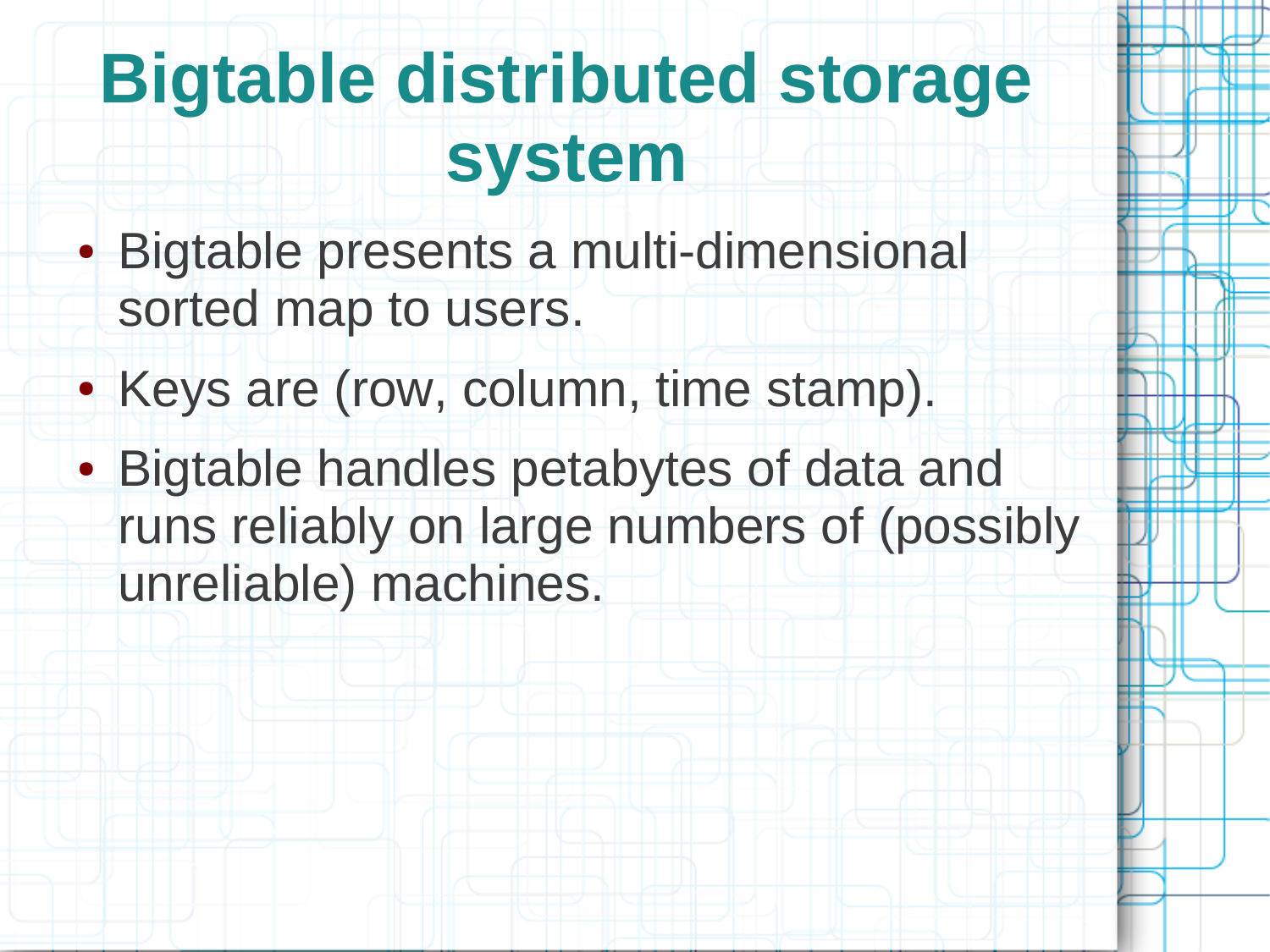- Bigtable provides lookup and update operations on each row, and
- Bigtable row transactions enable atomic read-modify-write operations on individual rows (but *not multiple rows*).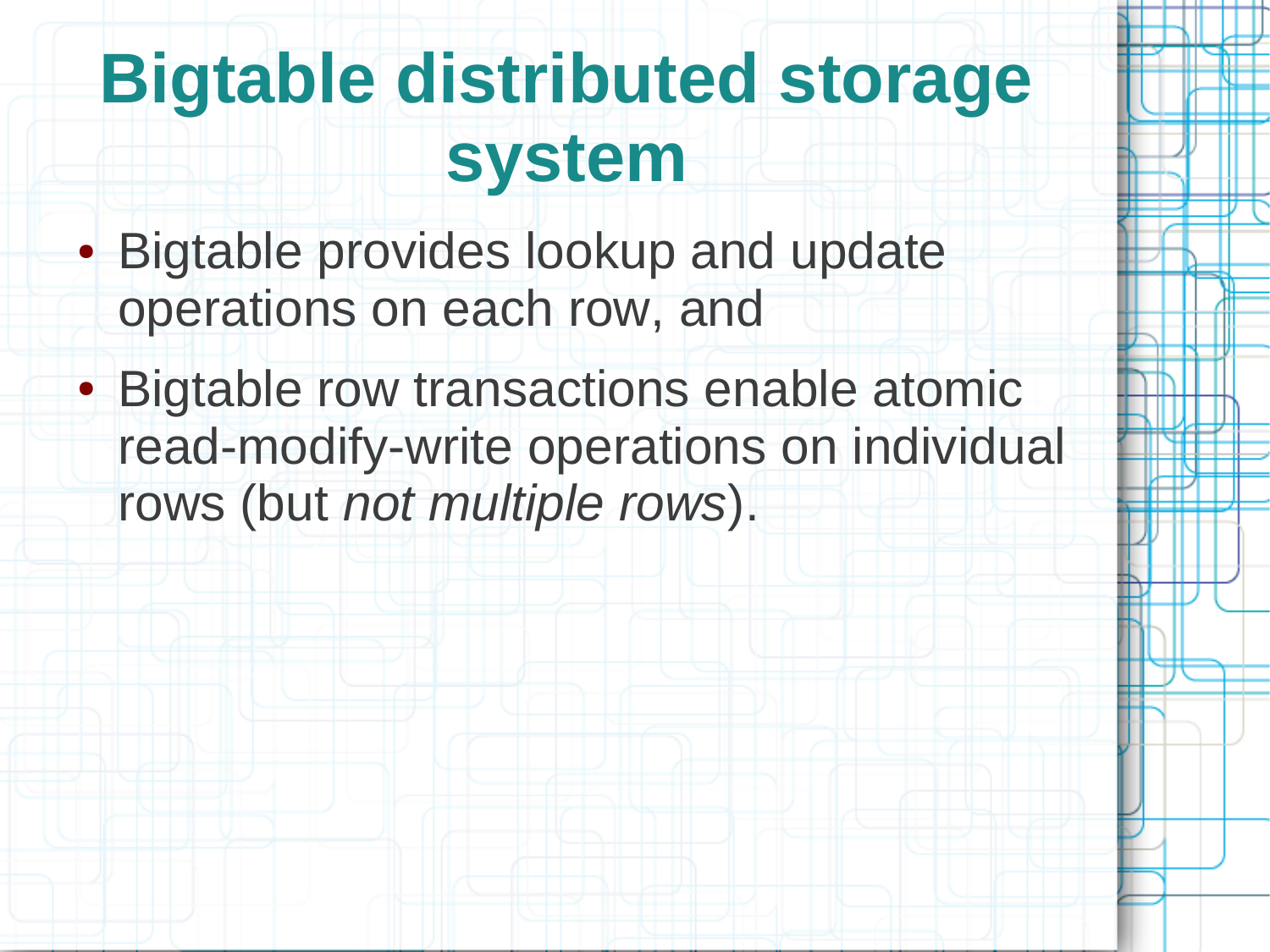- A running Bigtable consists of a collection of tablet servers, each of which is responsible for serving several tablets
- (tablet = contiguous region of key space).
- The operation of the tablet servers is coordinated by a master, i.e., the master might direct a server to load/unload a tablet.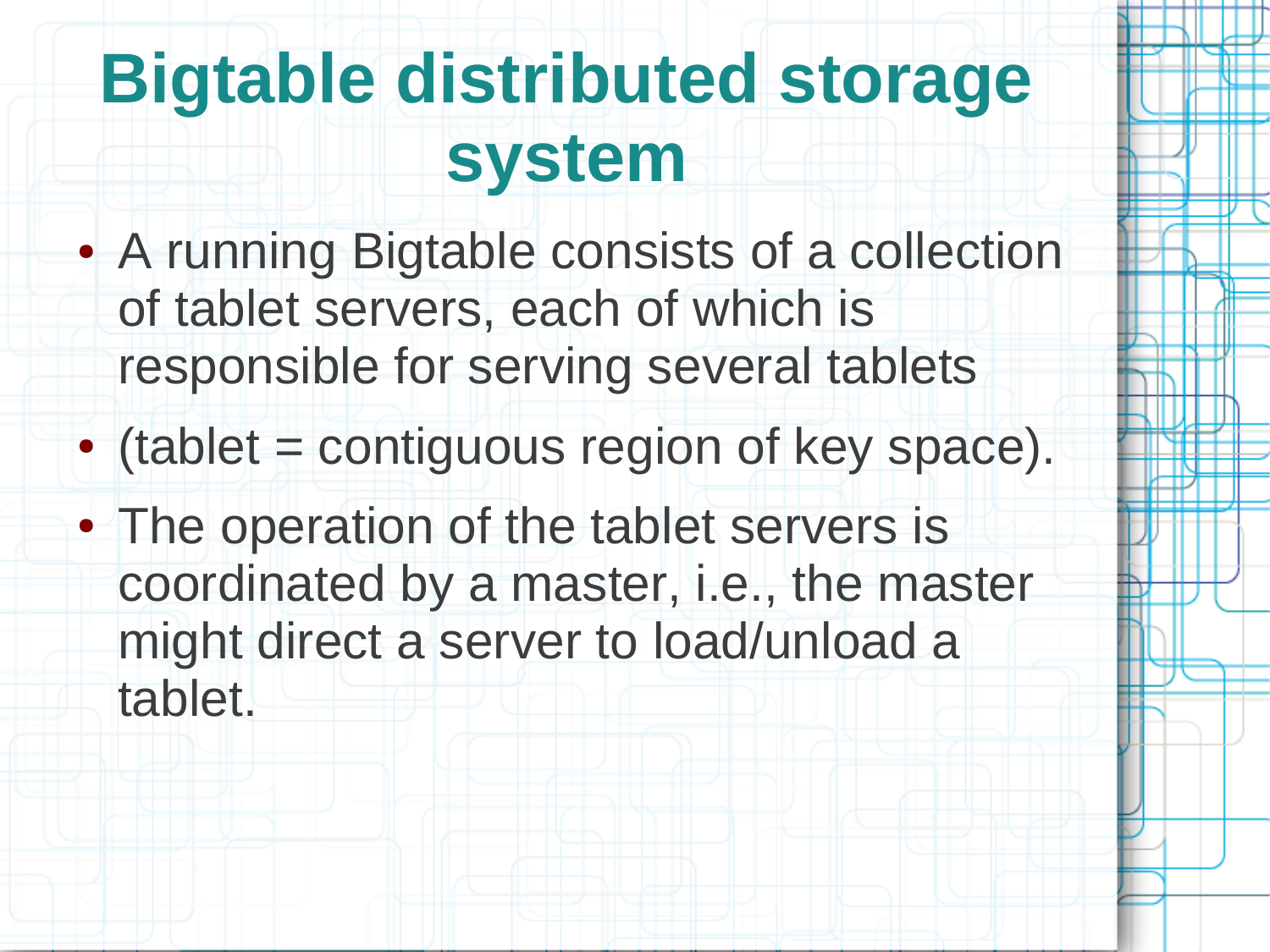- A tablet is stored as a collection of readonly files in the Google SSTable (Sorted String Table) format.
- The SSTables are stored in GFS, and Bigtable relies on GFS to preserve data in the event of disk loss.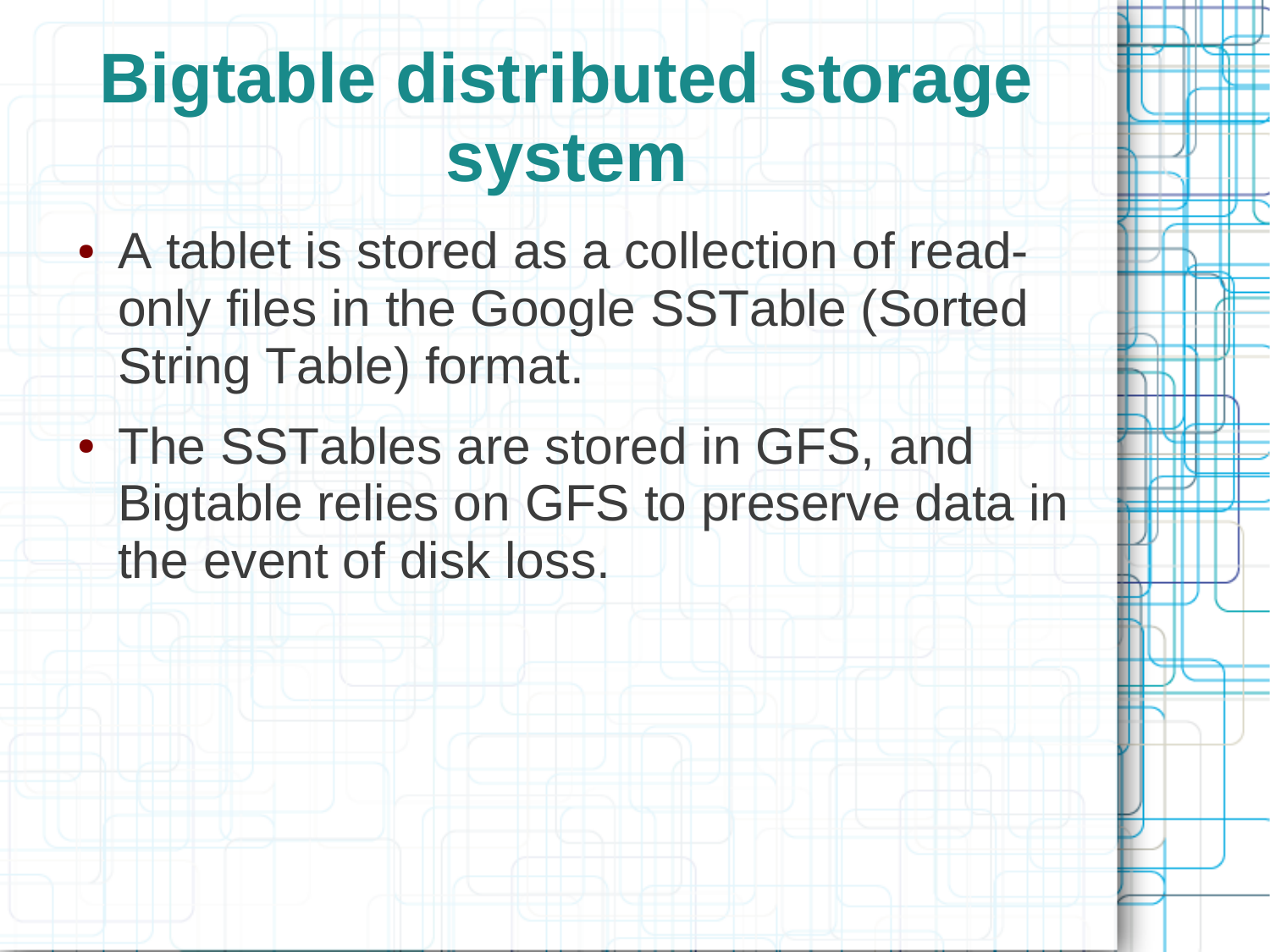# **Bigtable demonstration**

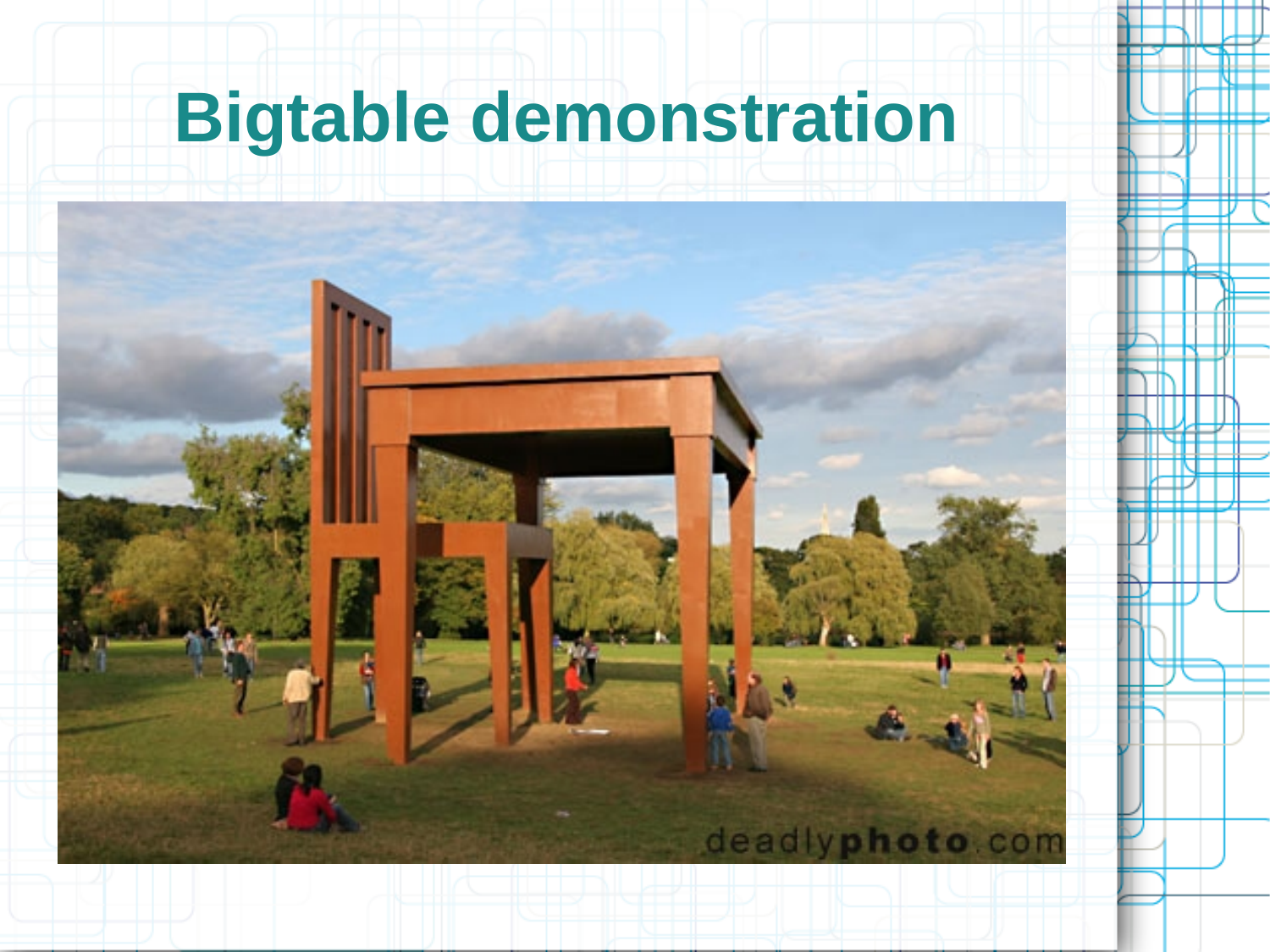### **Overview of Percolator design**



- Percolator is built on top of Bigtable.
- A percolator system consists of three binaries that run on every machine in the cluster: a Percolator worker, a Bigtable tablet server, and a GFS chunkserver.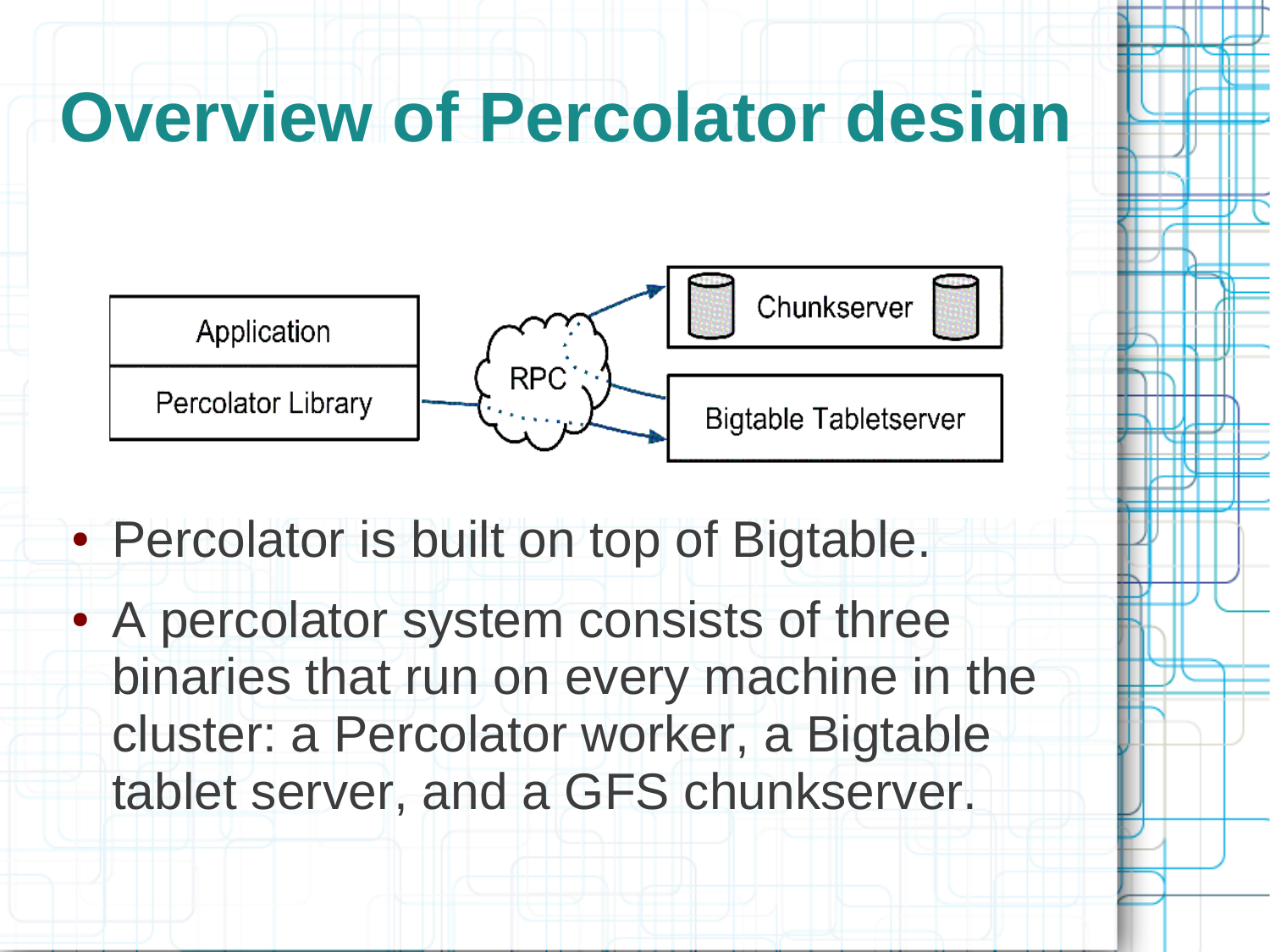### **Overview of Percolator design**

- Data is organized into Bigtable rows and columns, with Percolator metadata stored alongside in special columns.
- The Percolator library largely consists of Bigtable operations wrapped in Percolatorspecific computation.
- Percolator adds **multirow transactions** and **observers** to Bigtable.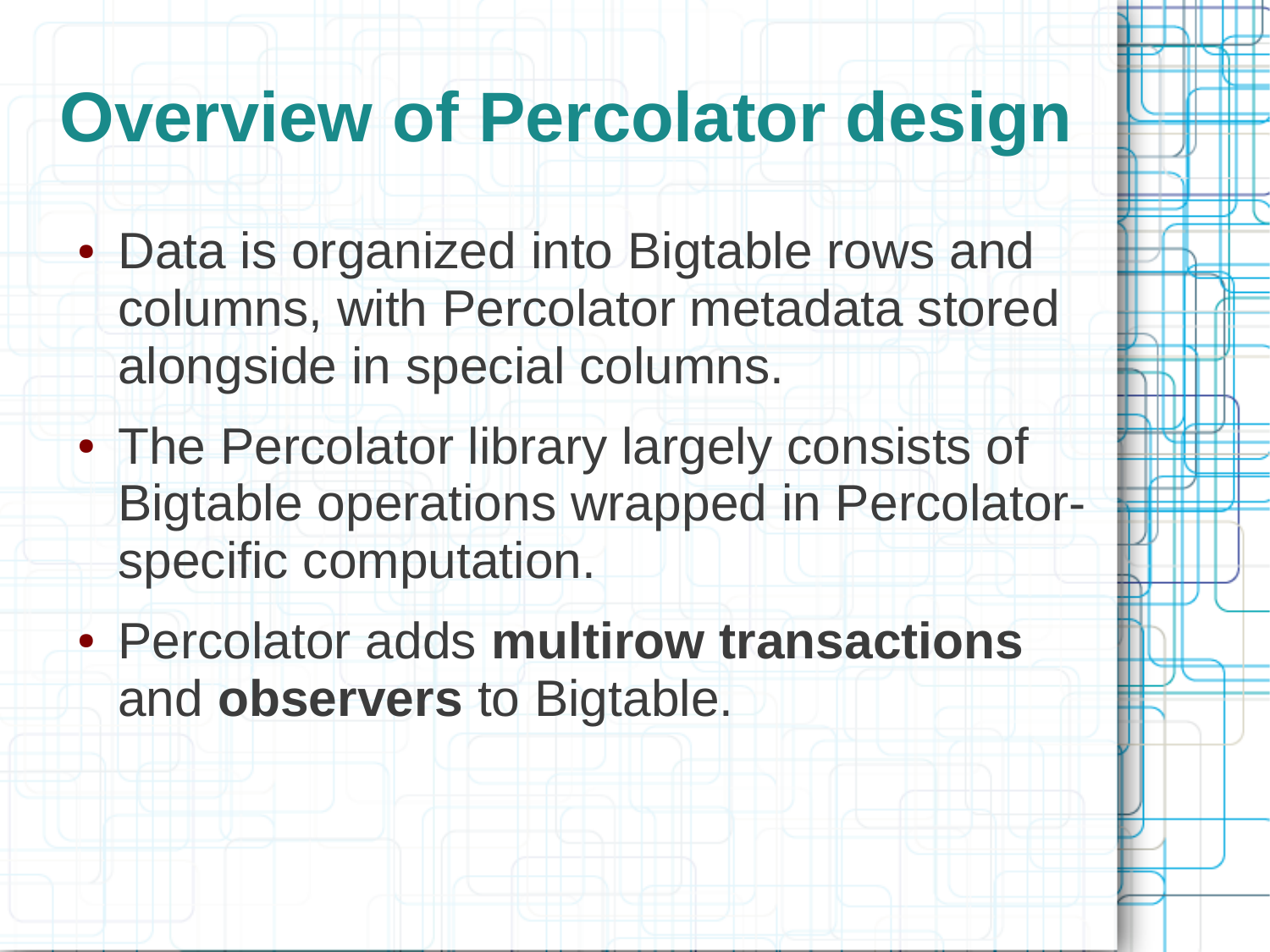#### **Overview of Percolator design**

- An *observer* is like an event-handler that is invoked whenever a user-specified column changes.
- Percolator applications are structured as a series of observers.
- Each observer completes a task and creates more work for "downstream" observers by writing to the table.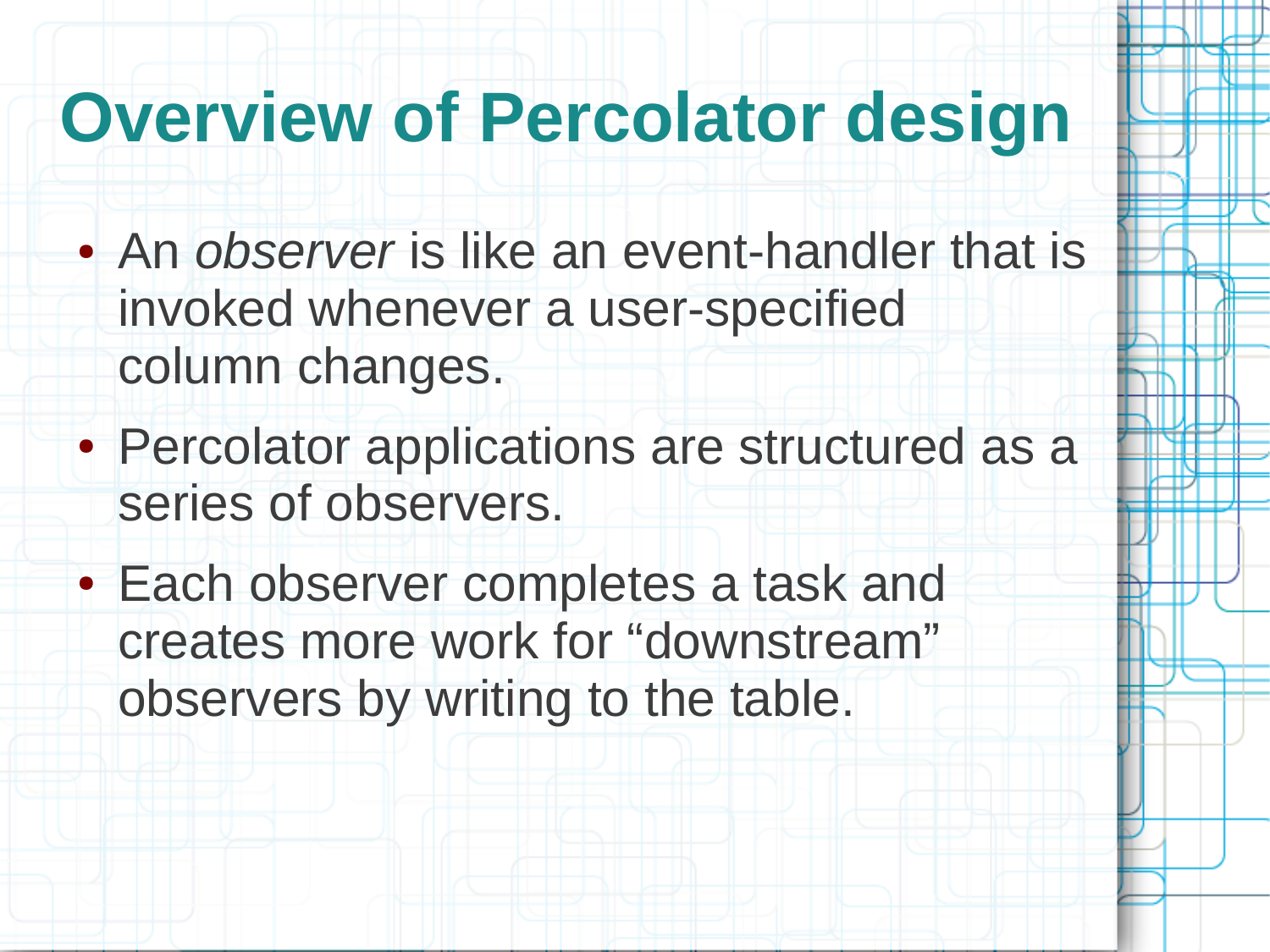#### **Percolator transactions**

- Percolator provides cross-row, cross-table transactions with ACID snap-shot isolation semantics.
- It is possible to incrementally process data without the benefit of strong transactions.
- Transactions make it more tractable for the user to reason about the state of the system.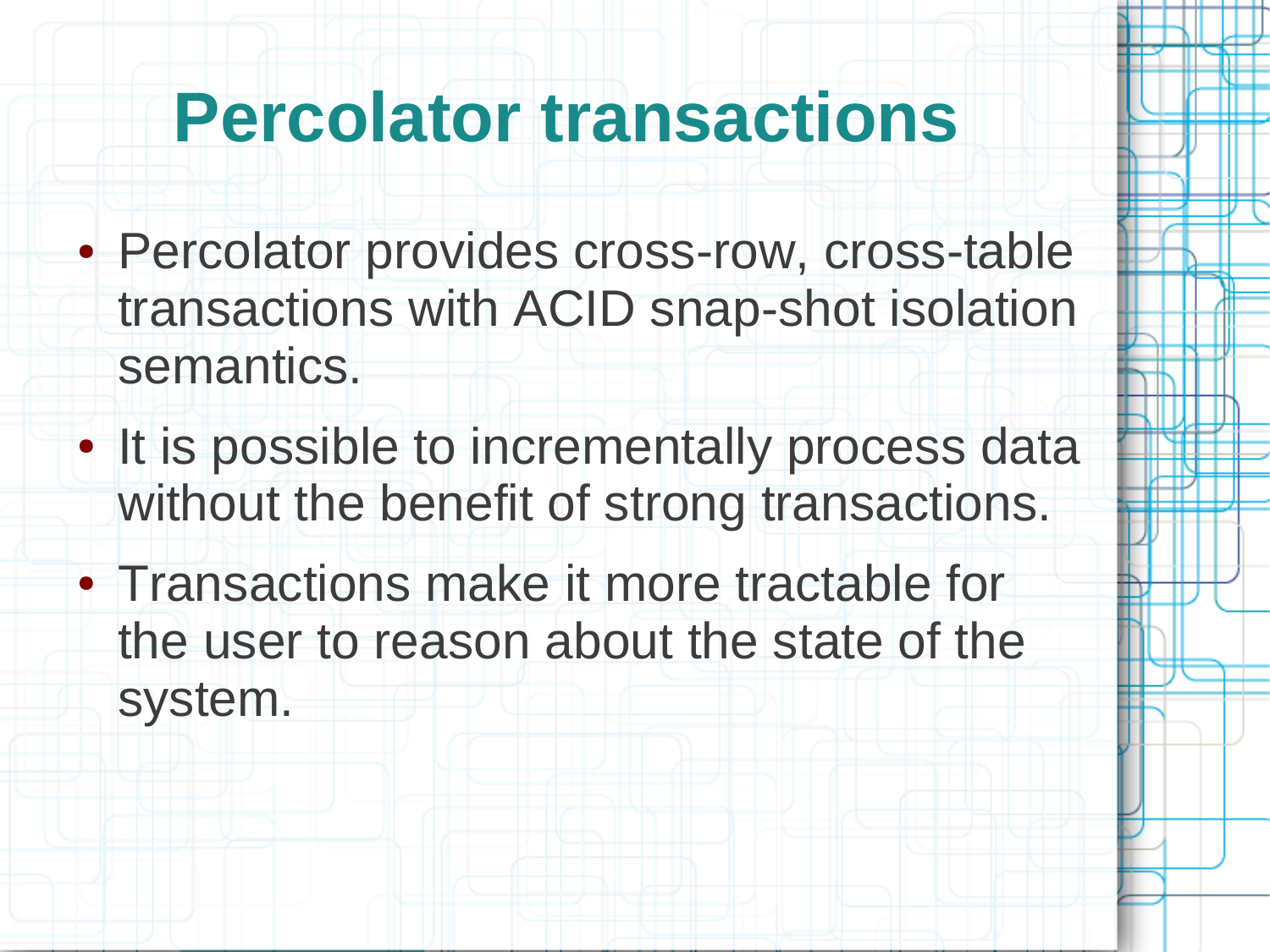#### **Percolator transactions**

- A Get() operation first checks for a lock in the timestamp range [0, start timestamp], which is the range of timestamps visible in the transaction's snapshot.
- If no conflicting lock is found, Get() reads the latest write record in that timestamp range and returns the data item corresponding to that write record.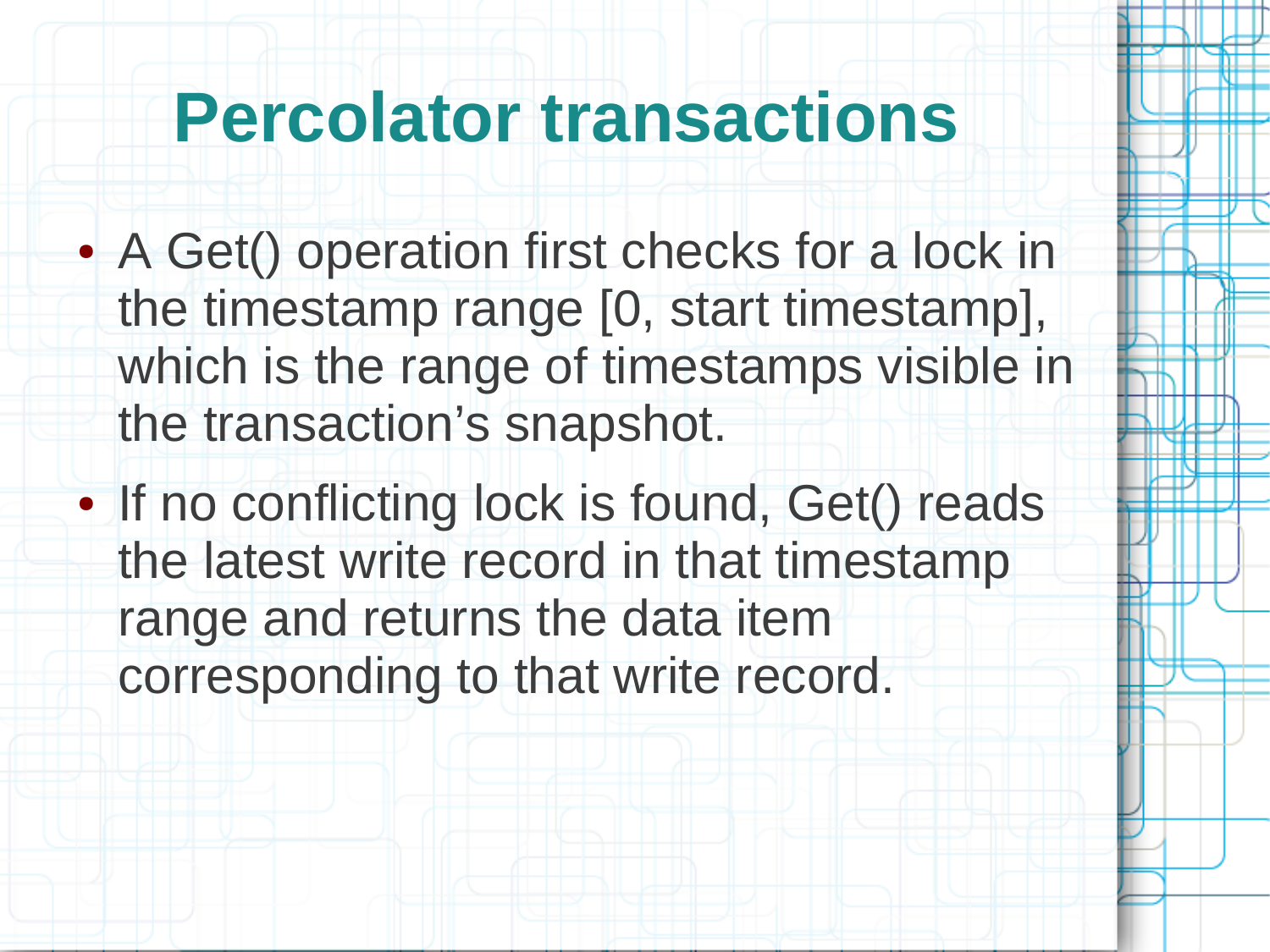### **Percolator transactions**

- If a client fails while a transaction is being committed, locks will be left behind.
- Deadlock is possible if the locks are not cleaned up.
- When a transaction A encounters a conflicting lock left behind by transaction B, A may determine that B has failed and erase its locks.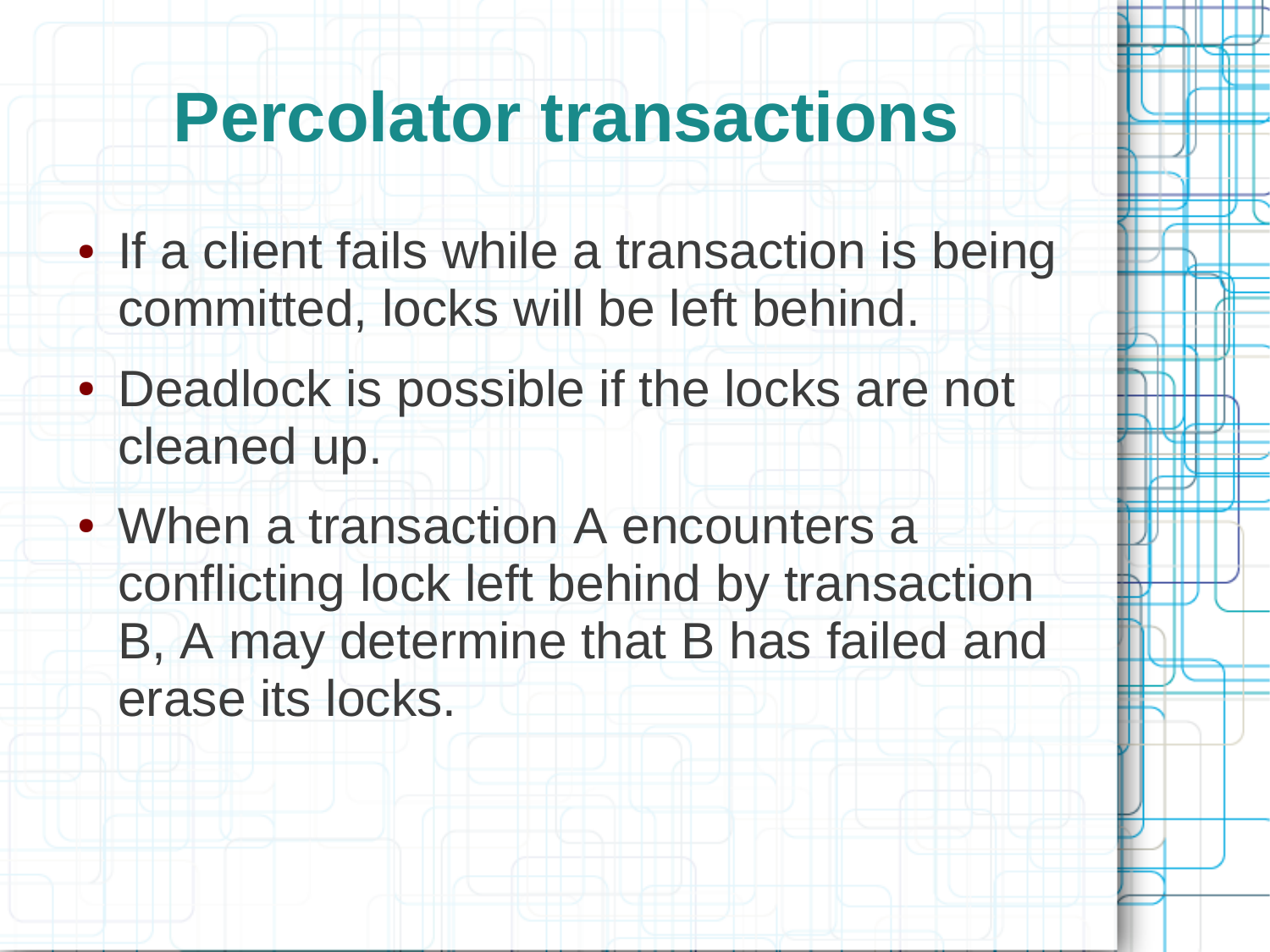## **Percolator transactions: code snippet**

**bool** UpdateDocument(Document doc) { Transaction t(&cluster); t.Set(doc.url(), "contents", "document", doc.contents());  $\int$  int hash = Hash(doc.contents());

// dups table maps hash  $\rightarrow$  canonical URL string canonical; **if** (!t. Get(hash, "canonical-url", "dups", & canonical)) { // No canonical yet; write myself in t. Set(hash, "canonical-url", "dups",  $doc.util$ ); } // else this document already exists, ignore new copy return  $t$ . Commit $(t)$ ;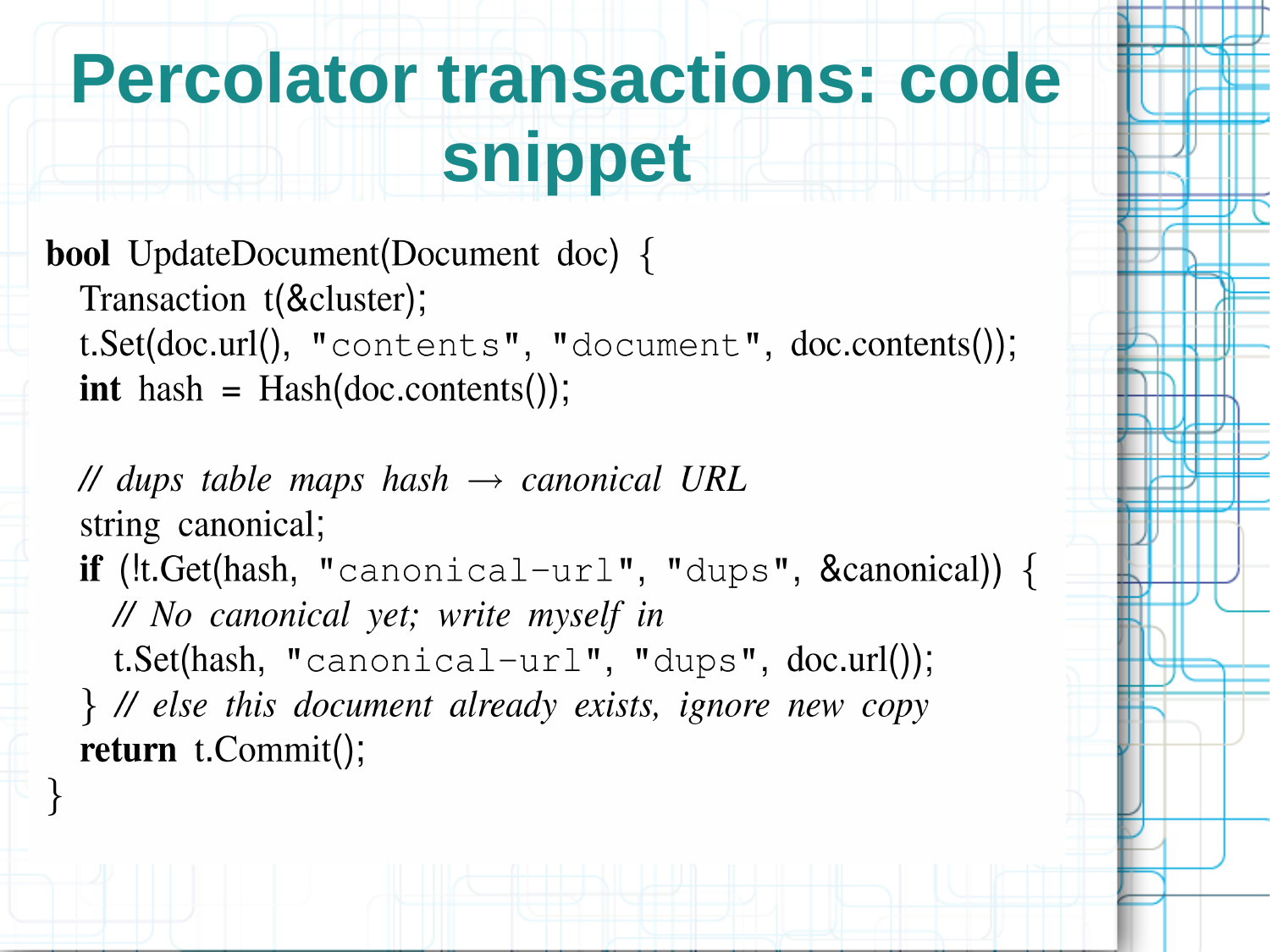#### **Timestamps**

- The timestamp oracle is a server that hands out timestamps in strictly increasing order.
- The transaction protocol uses strictly increasing timestamps to guarantee that Get() returns all committed writes before the transaction's start timestamp.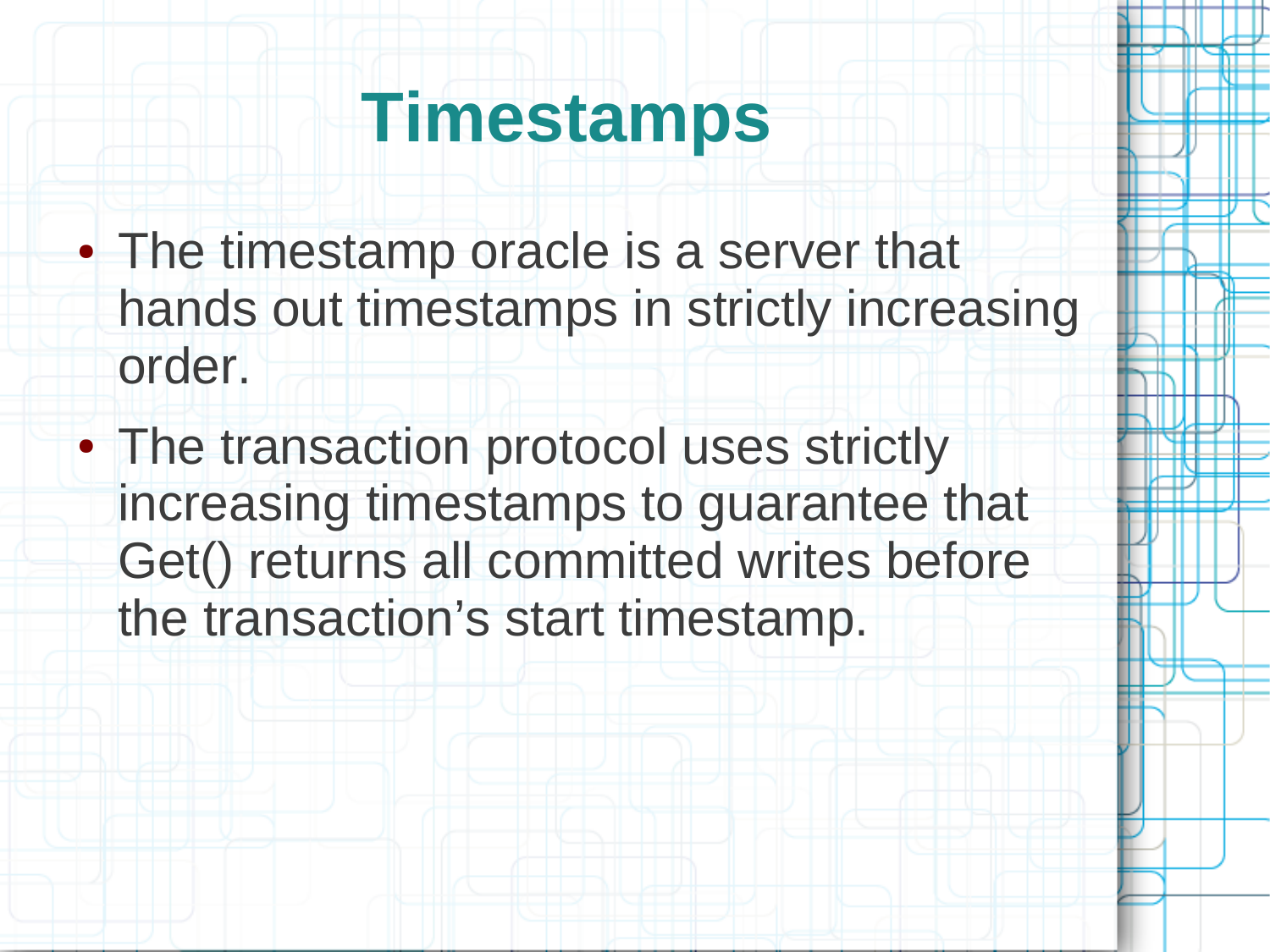#### **Timestamps**

- Since every transaction requires contacting the timestamp oracle twice, this service must scale well.
- Timestamp requests are batched to decrease RPC's and hence increase the scalability of the oracle.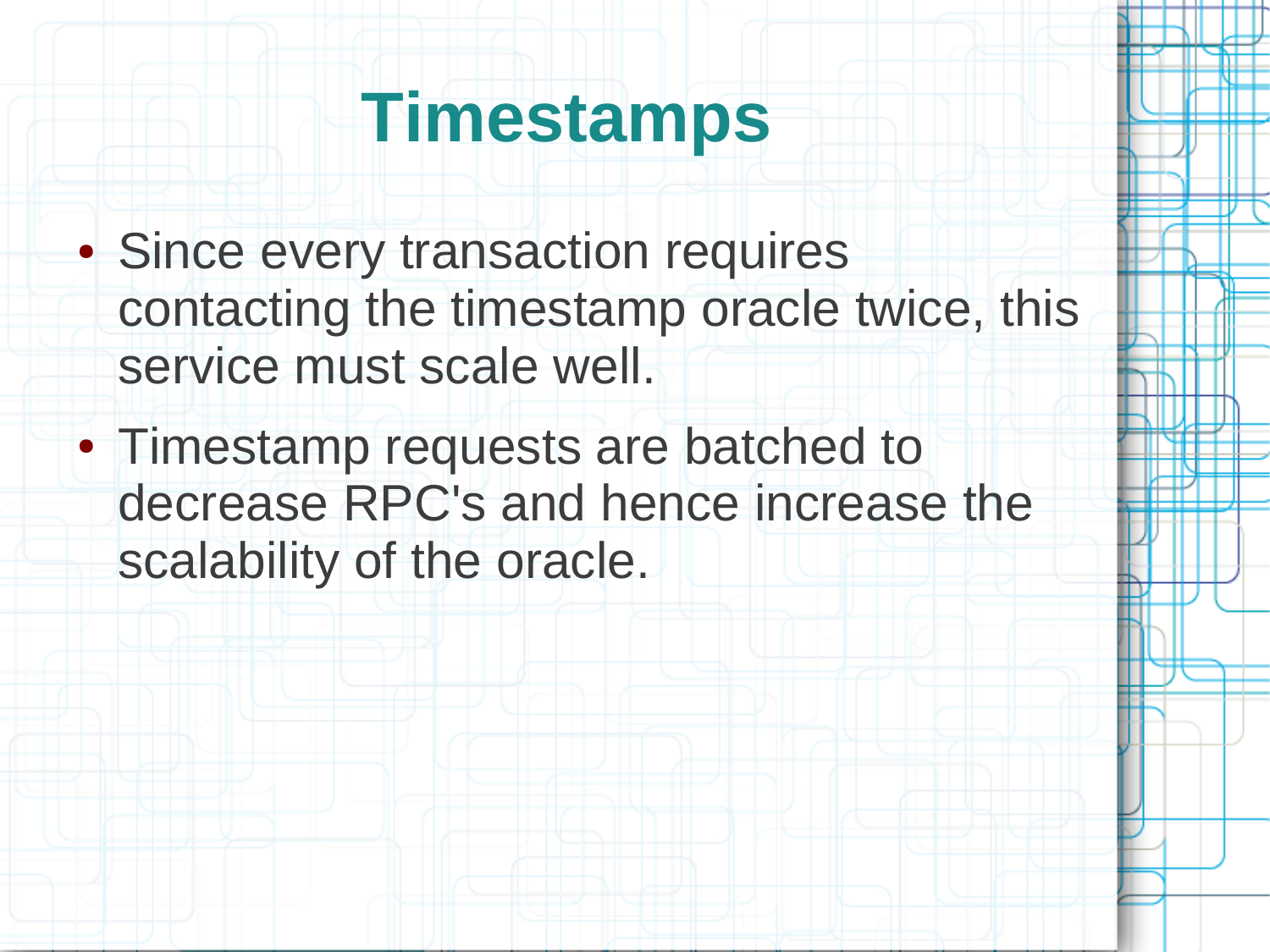- The user writes code ("observers") to be triggered by changes to the table.
- Each observer registers a function and a set of columns with Percolator.
- Percolator invokes the function after data is written to one of those columns in any row.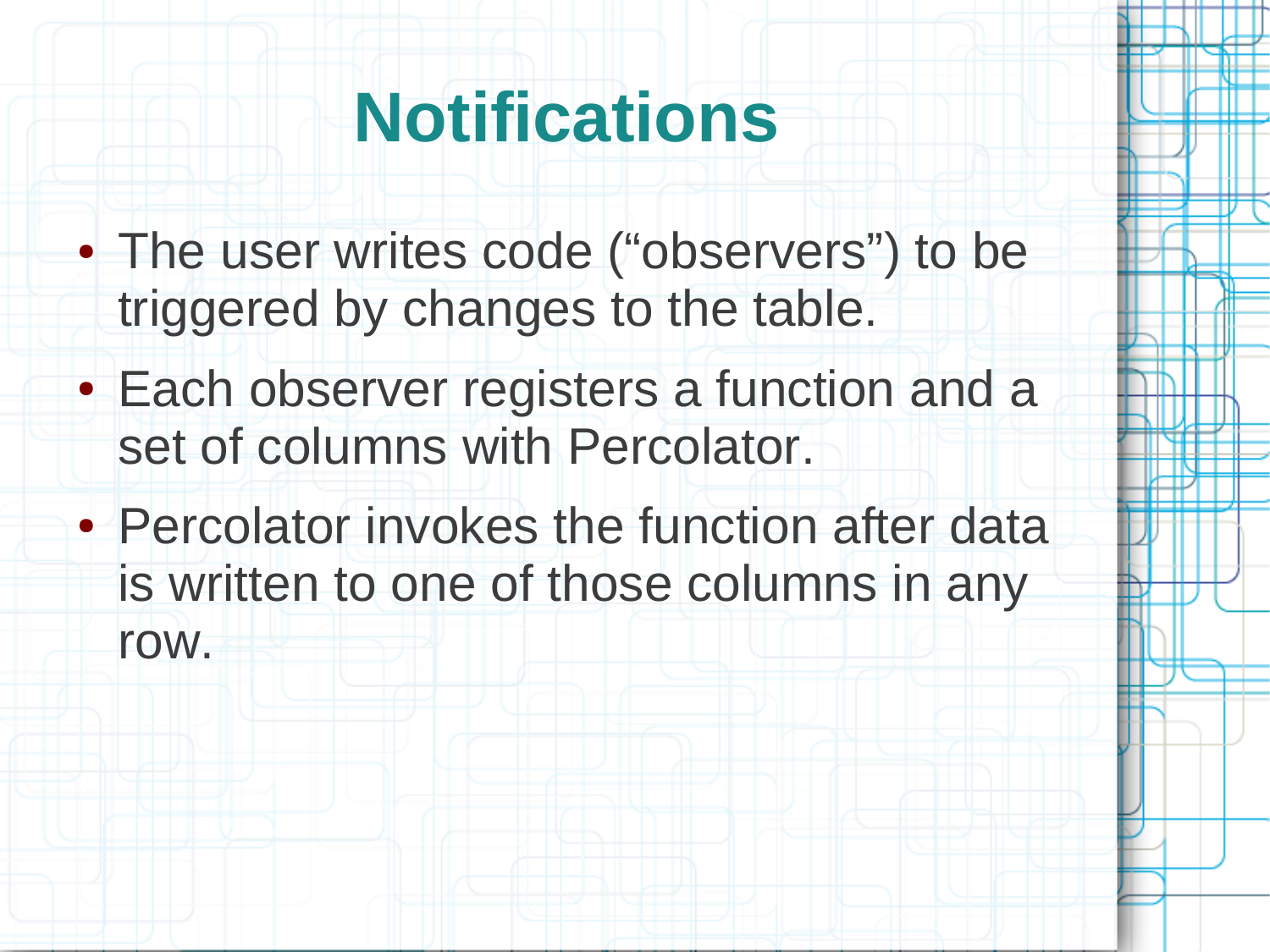- Percolator applications are structured as a series of observers.
- Each observer completes a task and creates more work for "downstream" observers by writing to the table.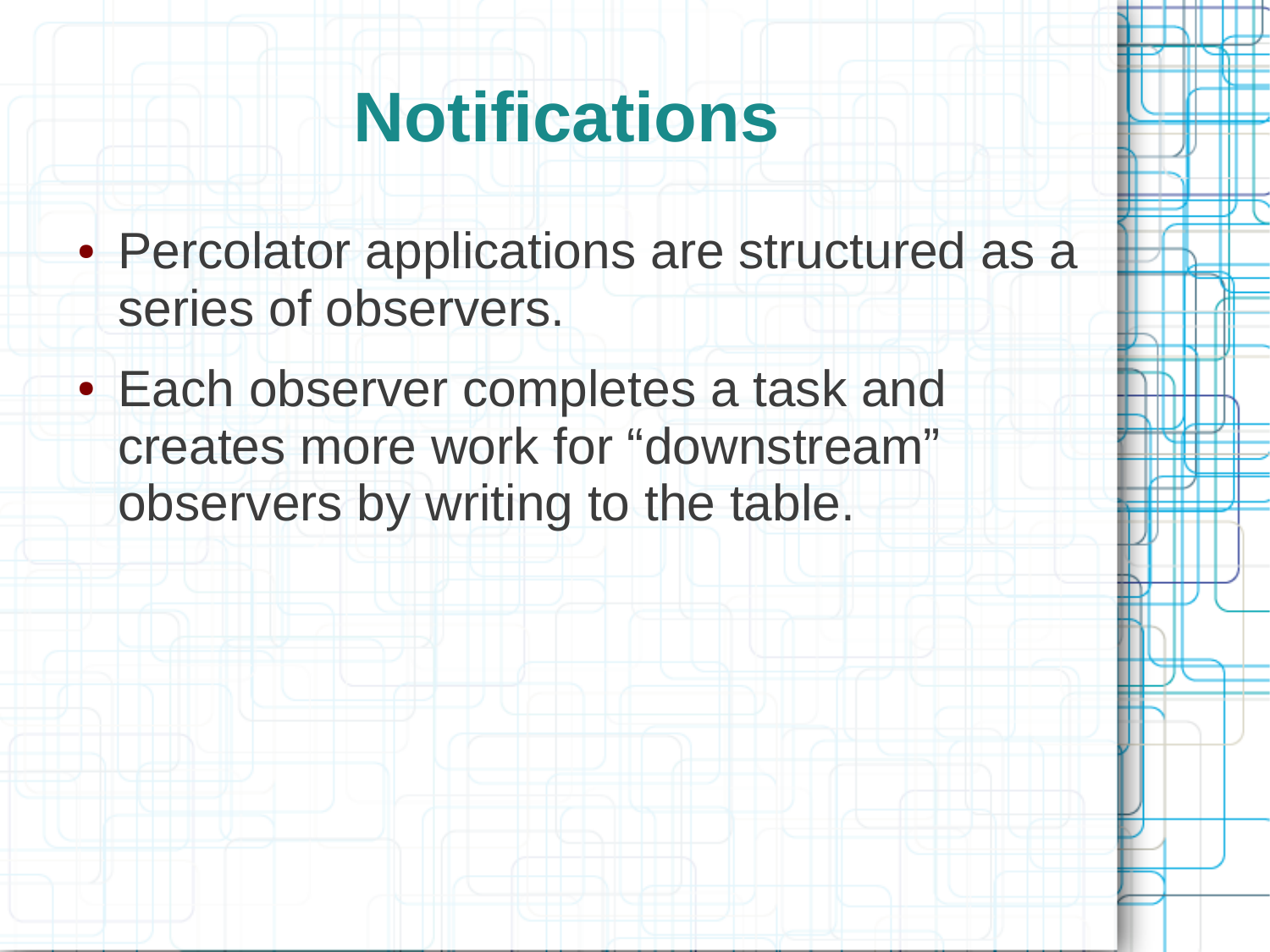- In Google's indexing system, a MapReduce loads crawled documents into Percolator by running loader transactions.
- These transactions trigger the document processor transaction to index the document (parse, extract links, etc.).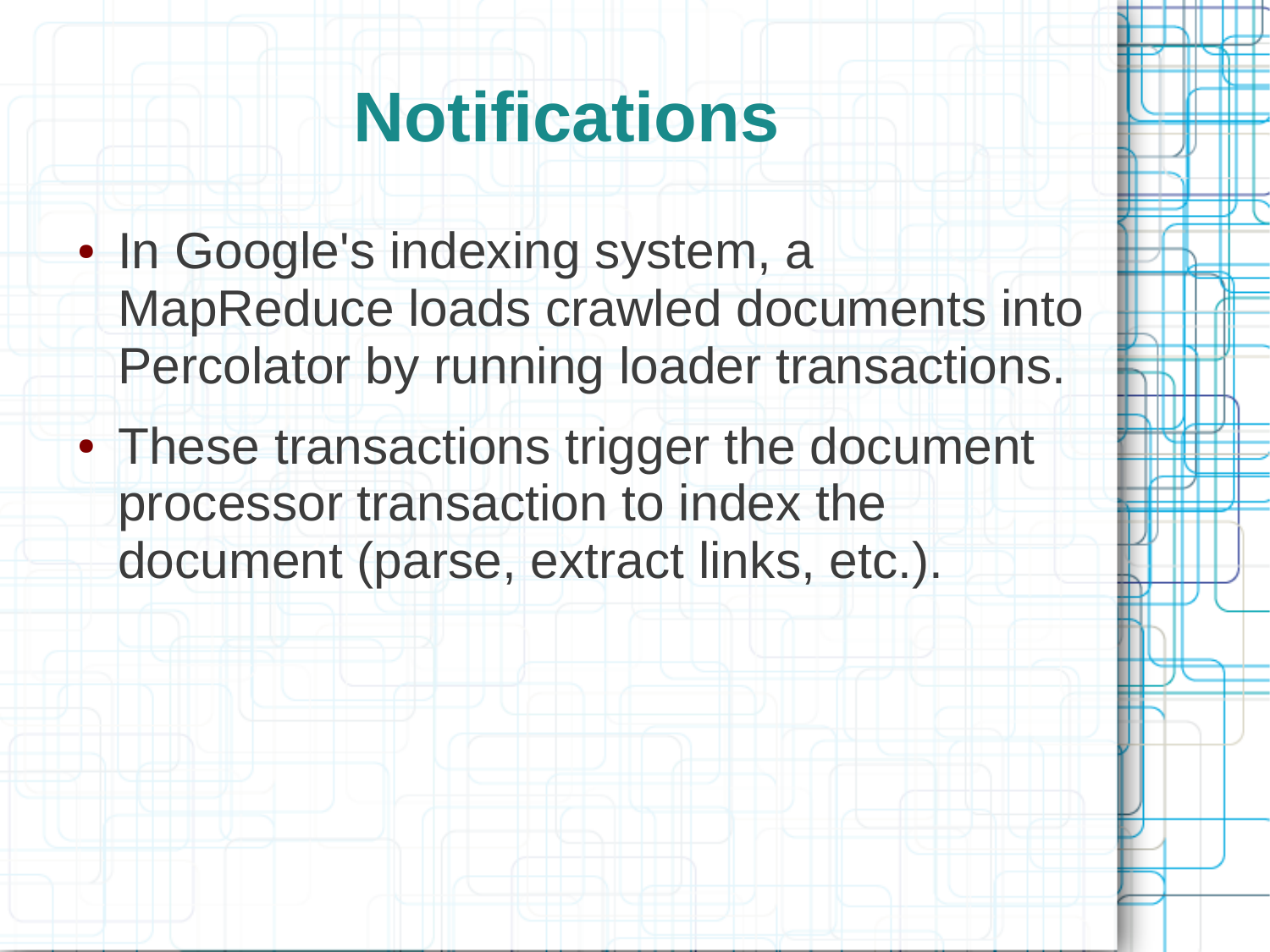- The document processor transaction triggers further transactions, like clustering.
- The clustering transaction triggers transactions to export changed document clusters to the serving system.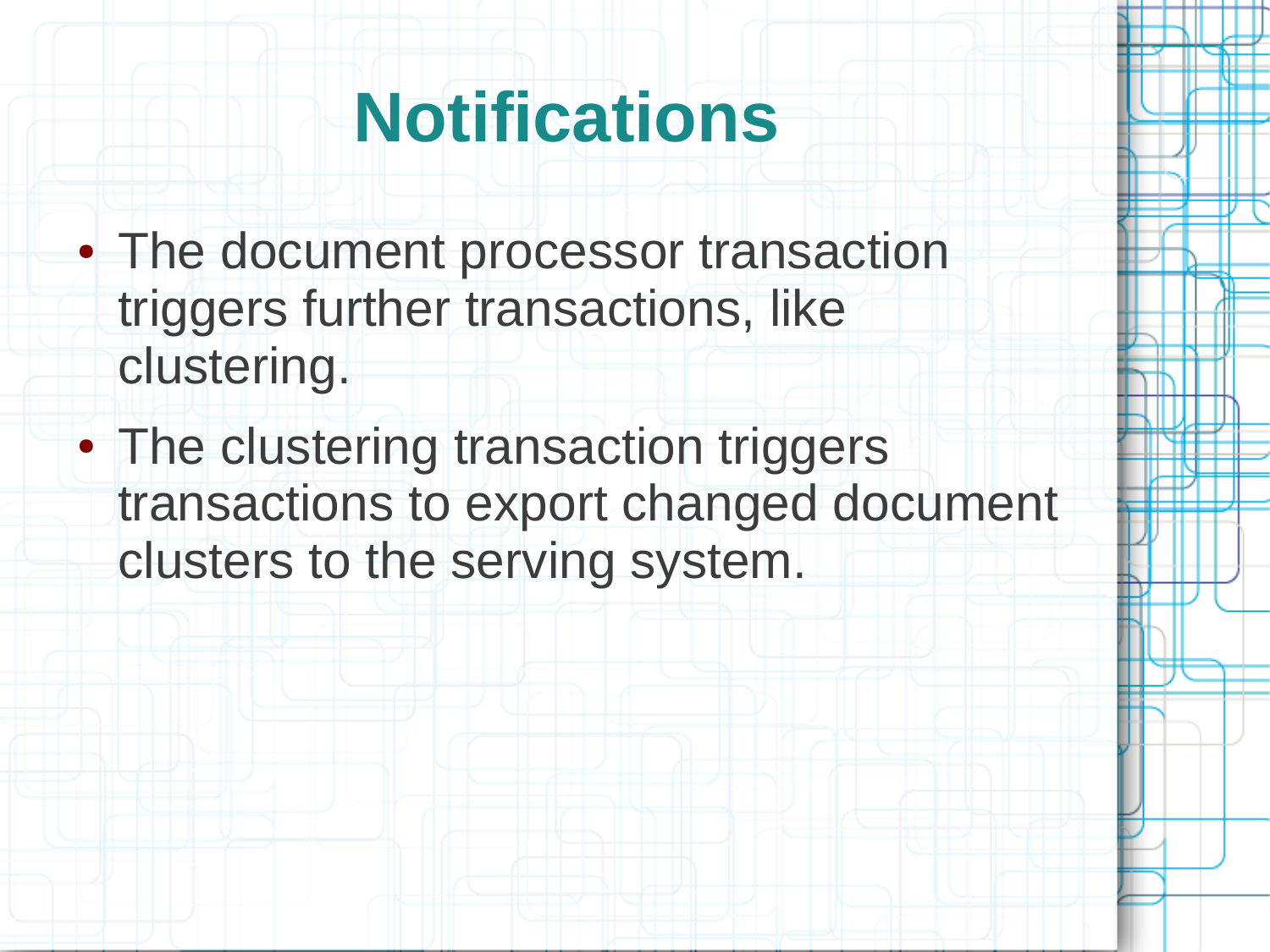

- The Percolator-based indexing system (called Caffeine) crawls the same number of documents as the old system.
- The main design goal of Caffeine is a reduction in latency.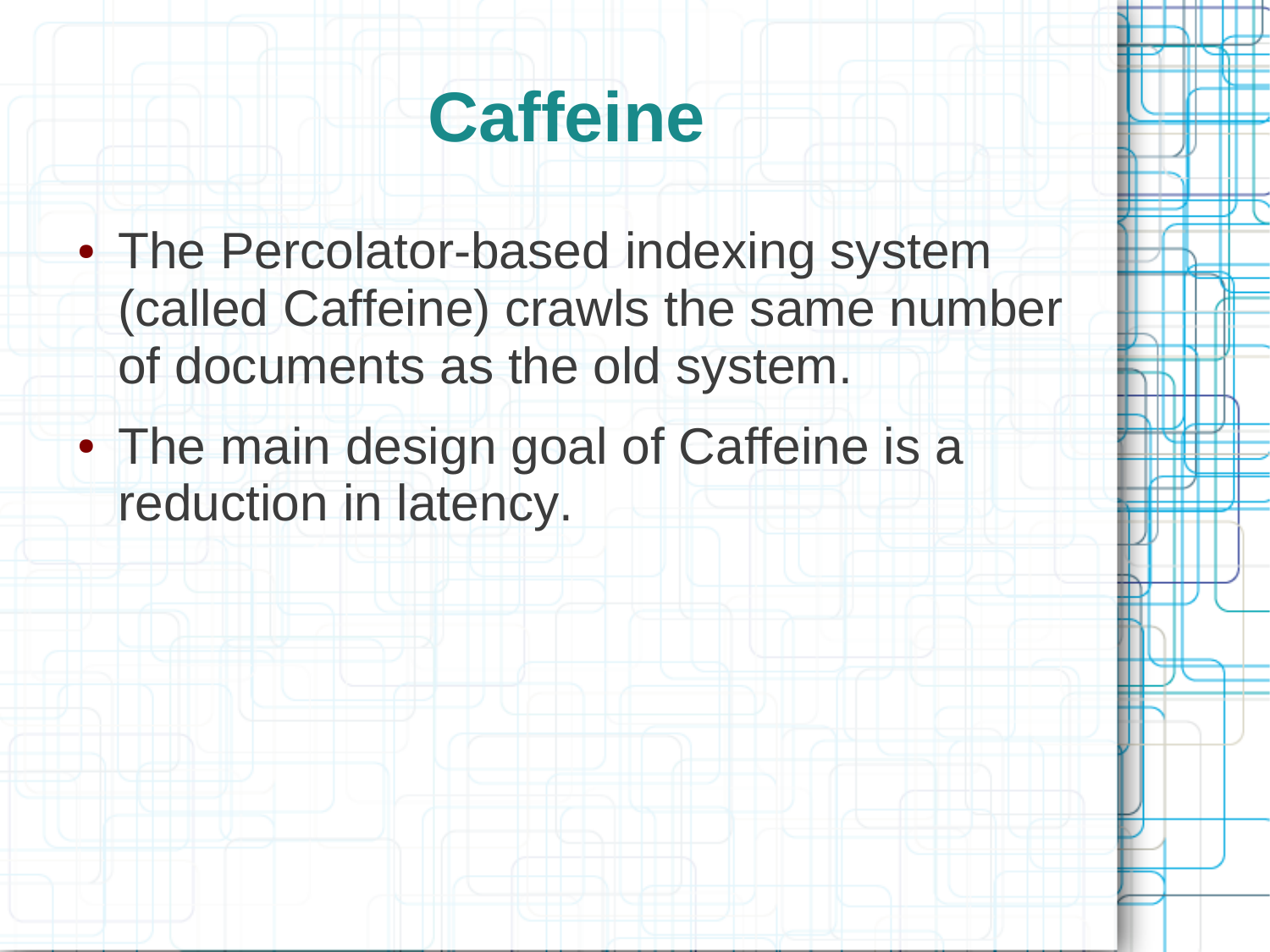

- The median document moves through Caffeine over 100x faster than the previous system.
- This latency improvement grows as the system becomes more complex.
- Adding a new clustering phase to Caffeine requires an extra lookup for each document rather an extra scan over the repository.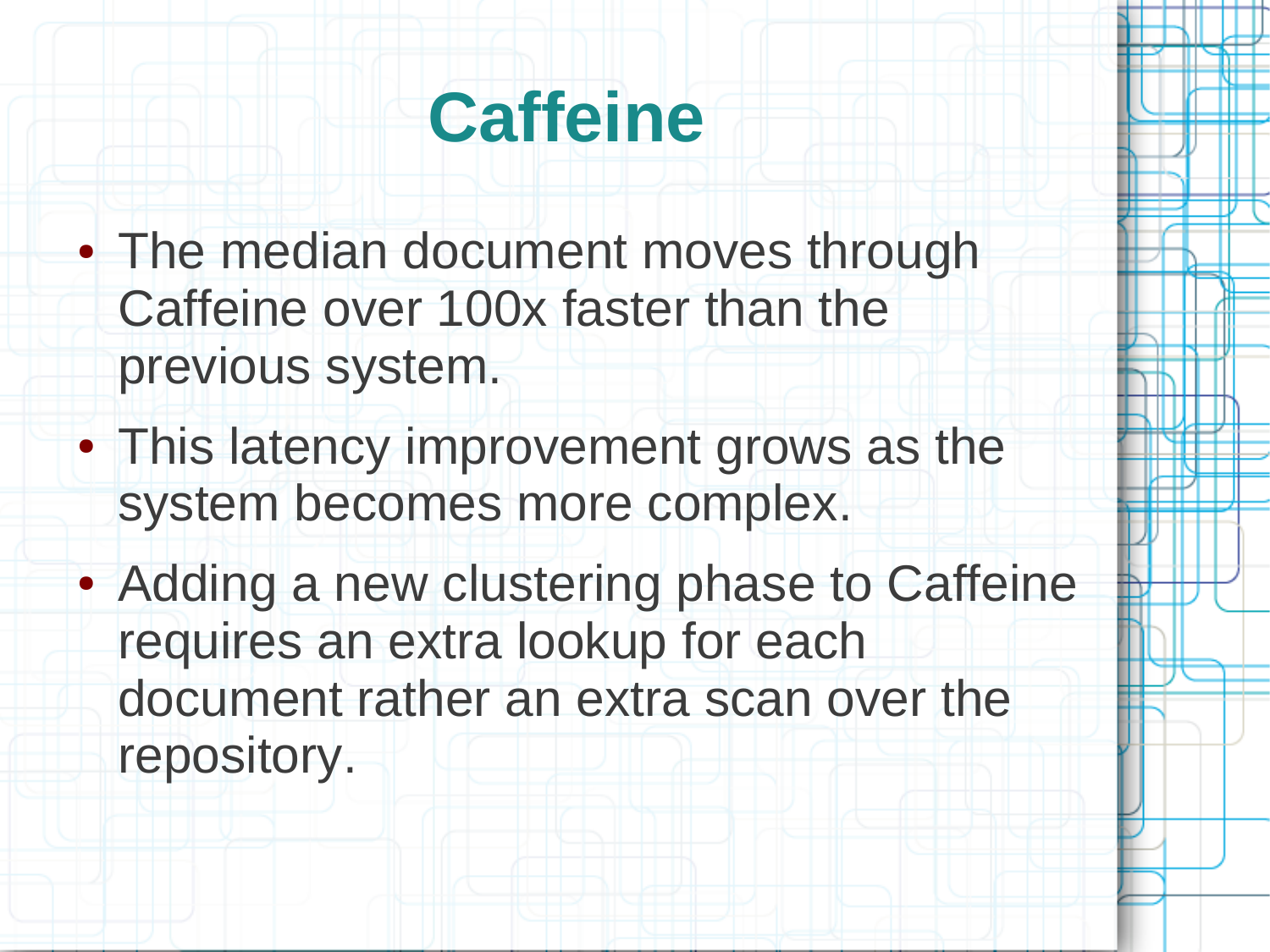

- For Caffeine, more resources are required to make sure the system keeps up with the input.
- For the old system, no amount of resources can overcome delays introduced by stragglers in an additional pass over the repository.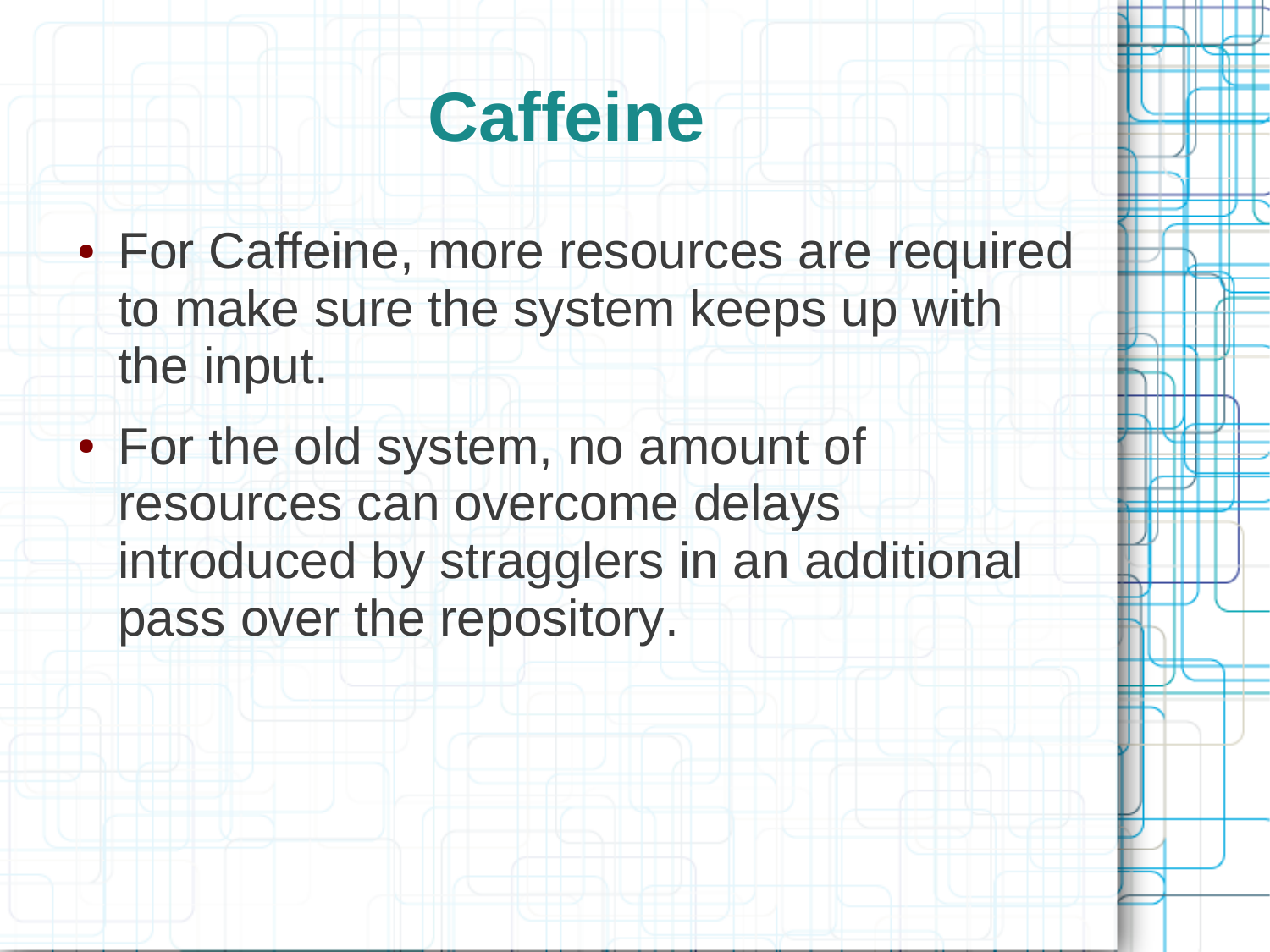- The authors used a synthetic benchmark that clusters newly crawled documents against a billion document repository to remove duplicates.
- This is similar to the way that Google's indexing pipeline operates.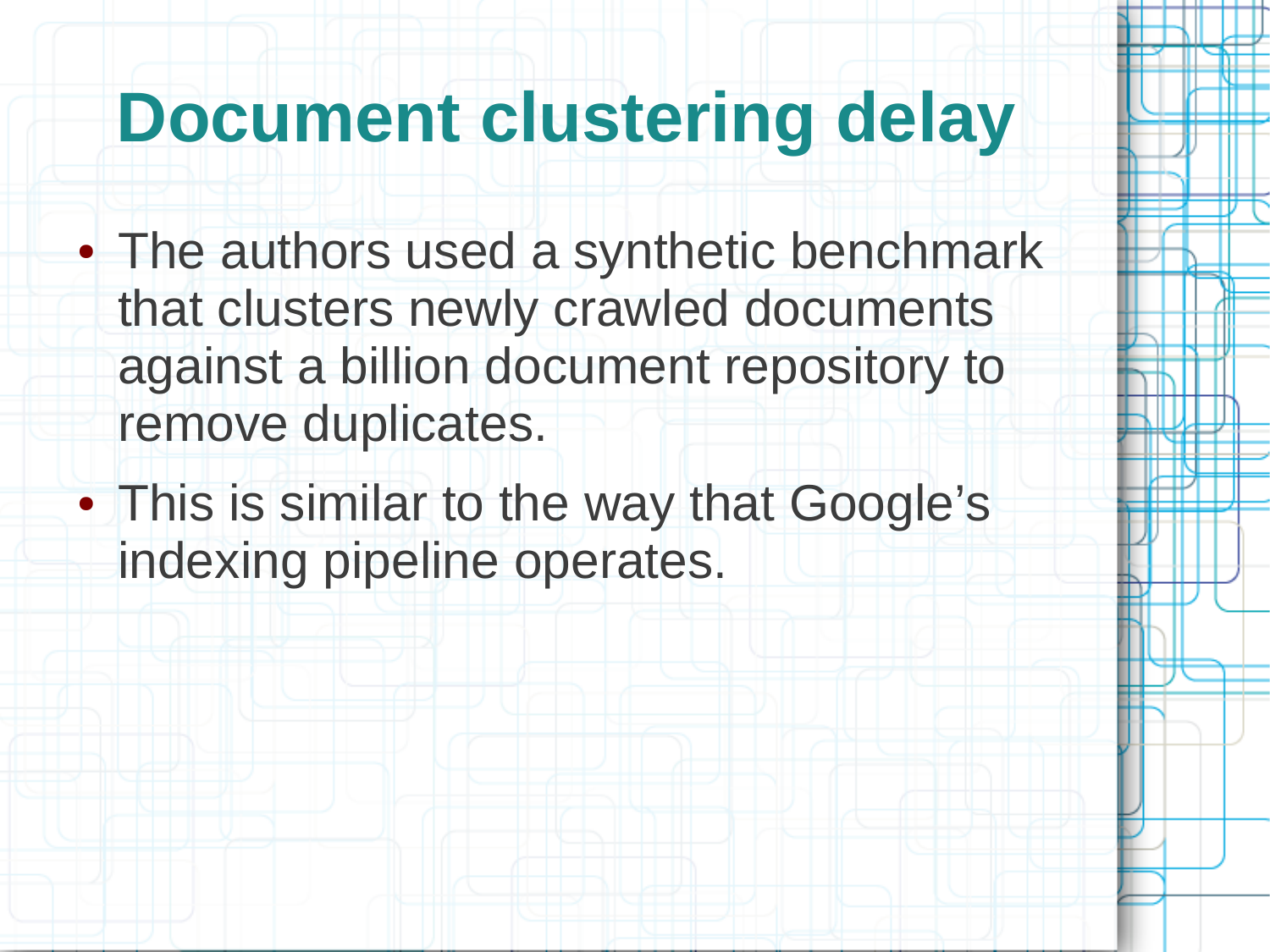- In the Percolator clustering implementation, each crawled document is immediately written to the repository to be clustered by an observer.
- The observer maintains an index table for each clustering key and compares the document against each index to determine if it is a duplicate.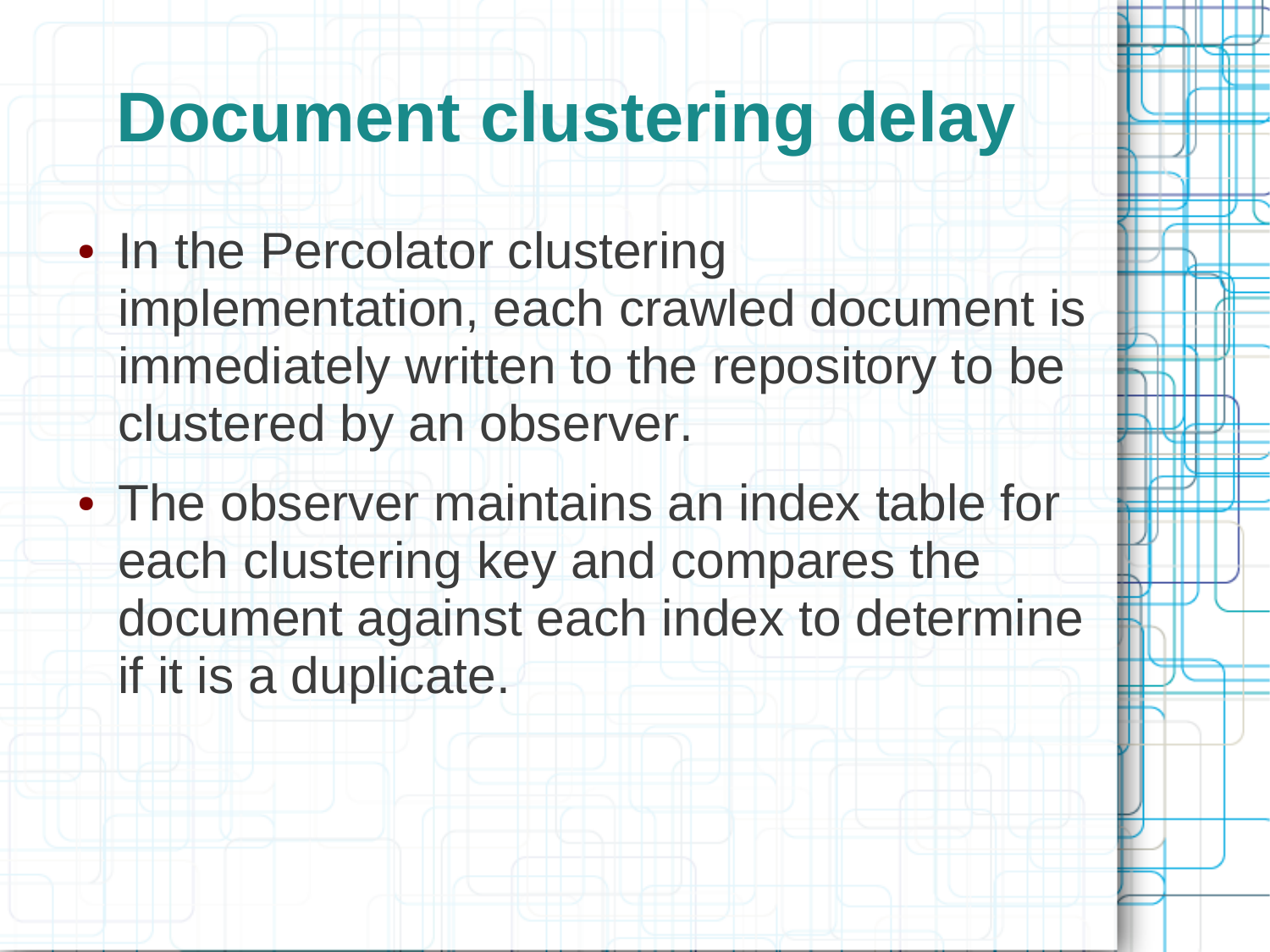- MapReduce implements clustering of continually arriving documents by repeatedly running a sequence of clustering MapReduces.
- The sequence of MapReduces processes the *entire repository* and any crawled documents that accumulated during previous MapReduce phases.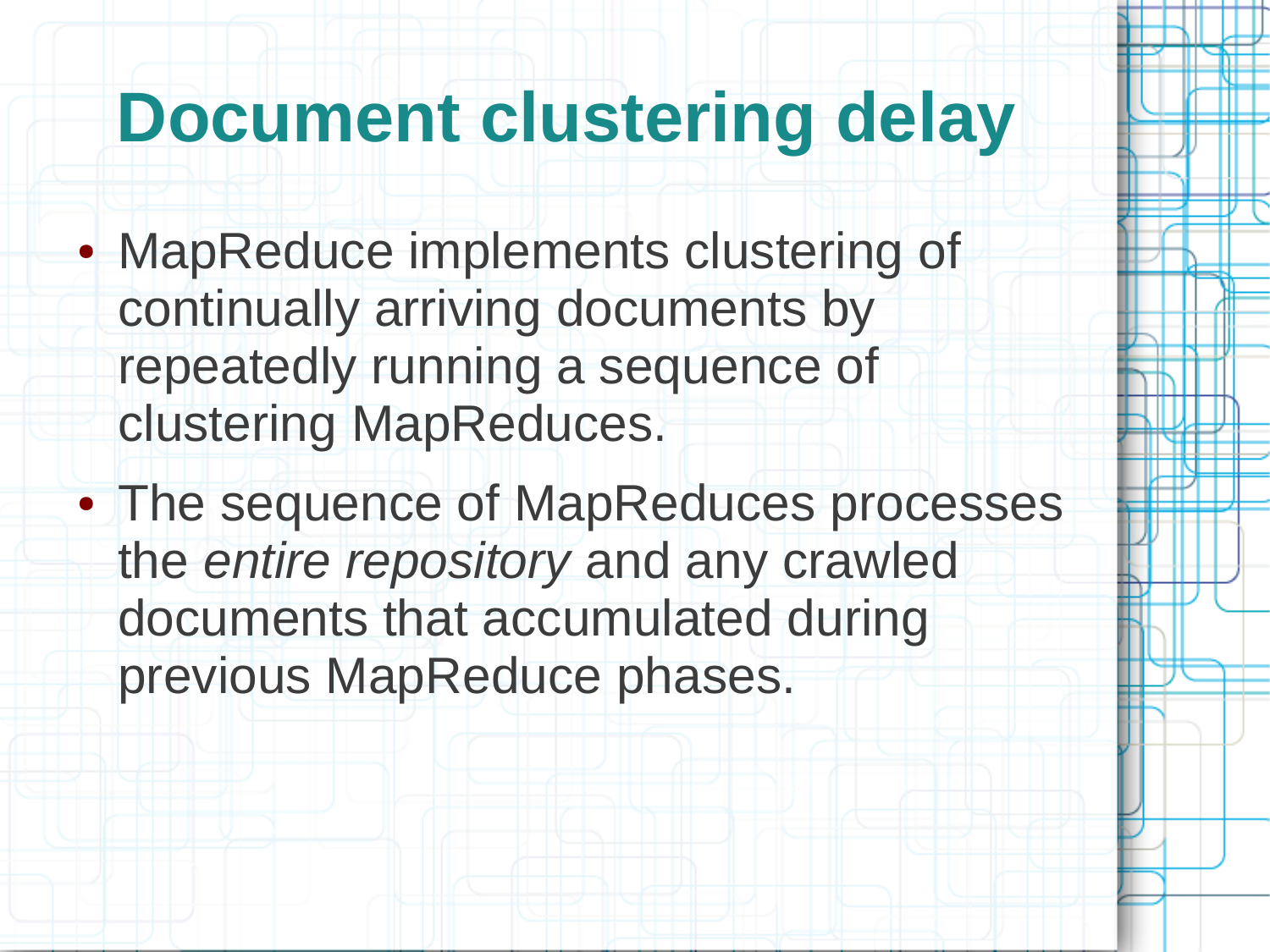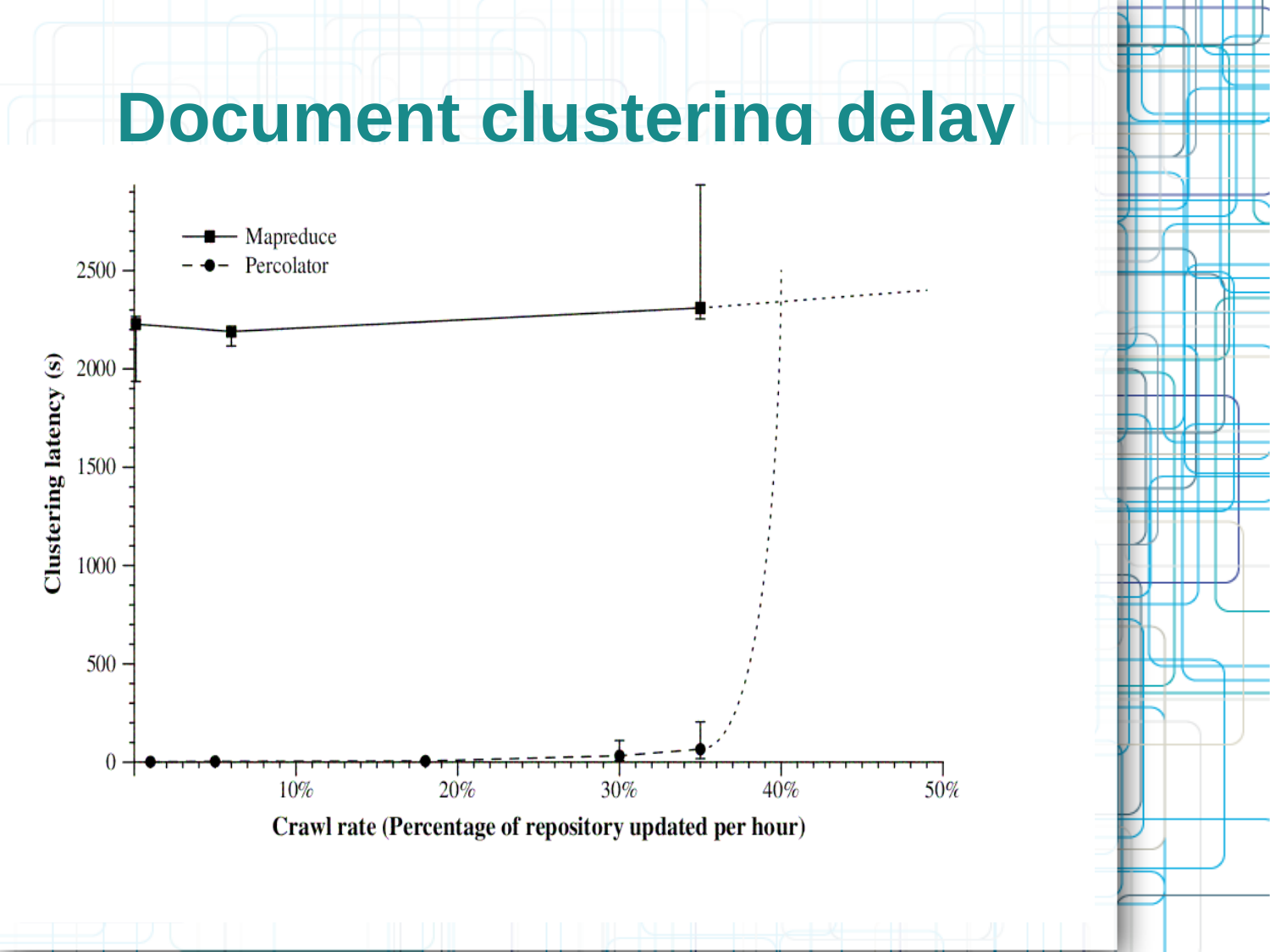# **Microbenchmarks: Percolator vs Bigtable**

- Comparison of Percolator to a "raw" Bigtable.
- Only interested in the relative performance of Bigtable and Percolator.

|         |       | Bigtable Percolator   Relative |      |
|---------|-------|--------------------------------|------|
| Read/s  | 15513 | 14590                          | 0.94 |
| Write/s | 31003 | 7232                           | 0.23 |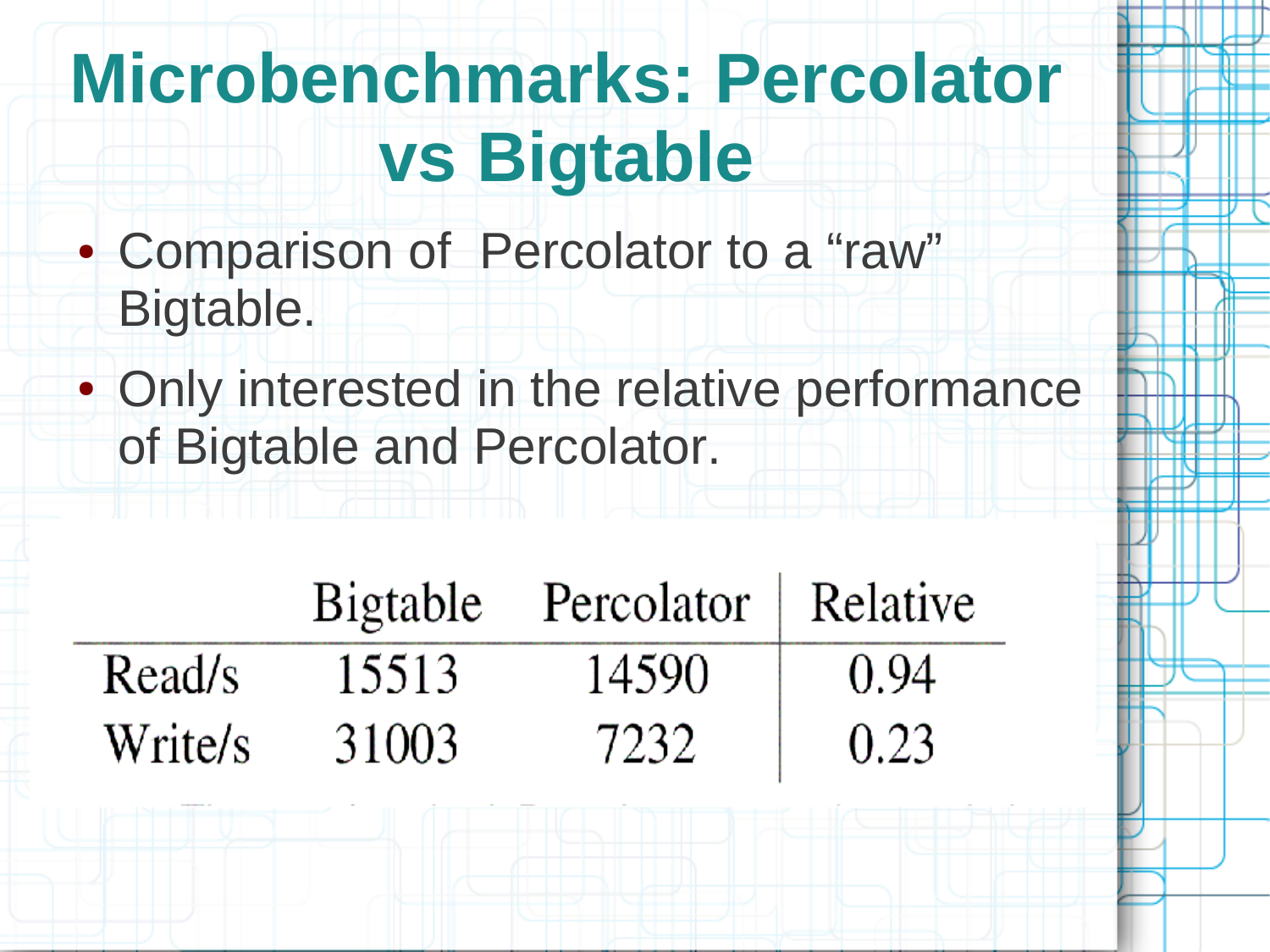- TPC-E simulates a brokerage firm with customers who perform trades, market search, and account inquiries.
- The authors' implementation is a combined customer/market emulator that calls into the Percolator library to perform operations against Bigtable.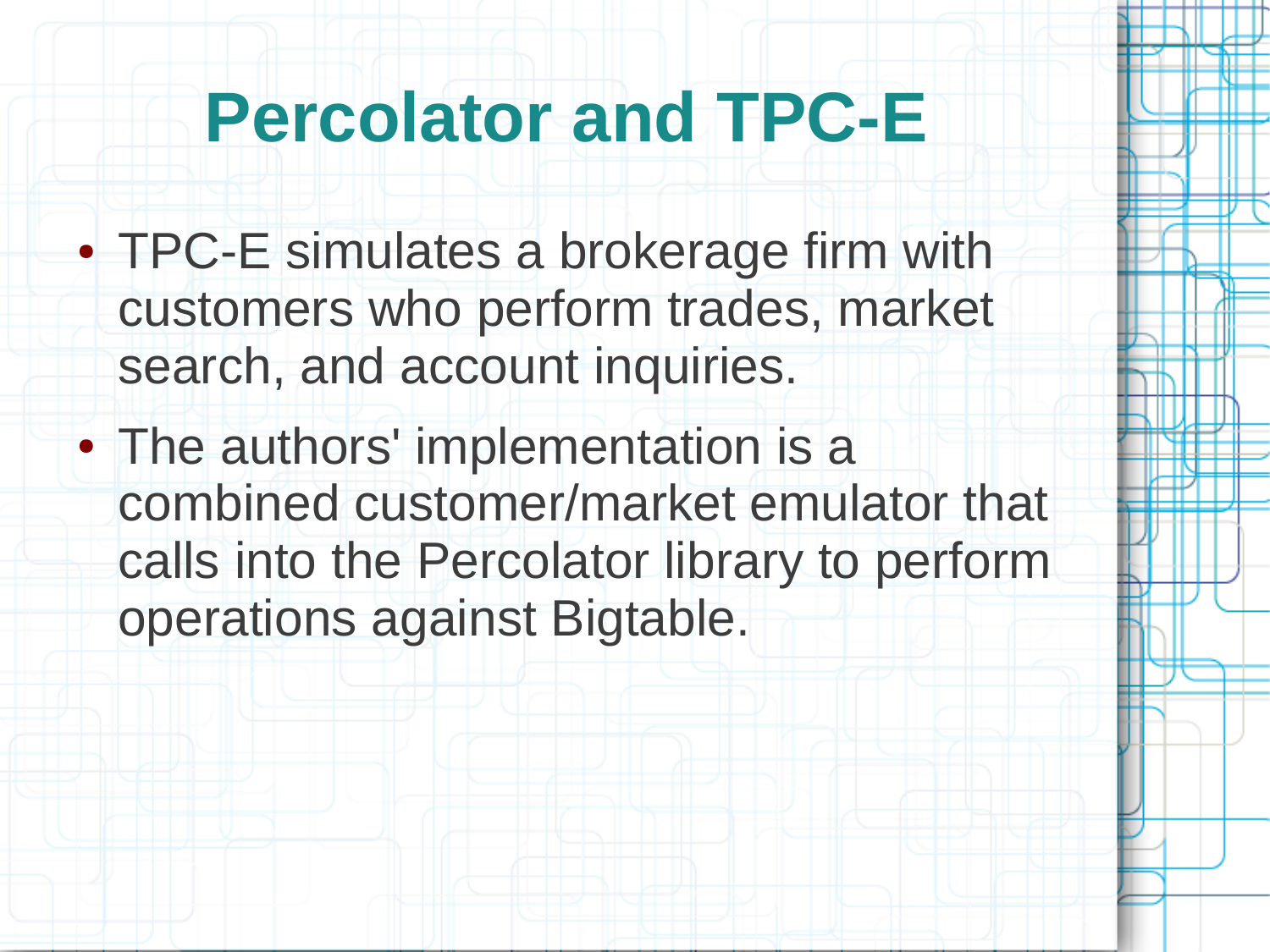- TPC-E was used to evaluate Percolator on a more realistic workload.
- A number of Percolator's tradeoffs conflict with desirable properties of DBMS's that TPC-E was designed for.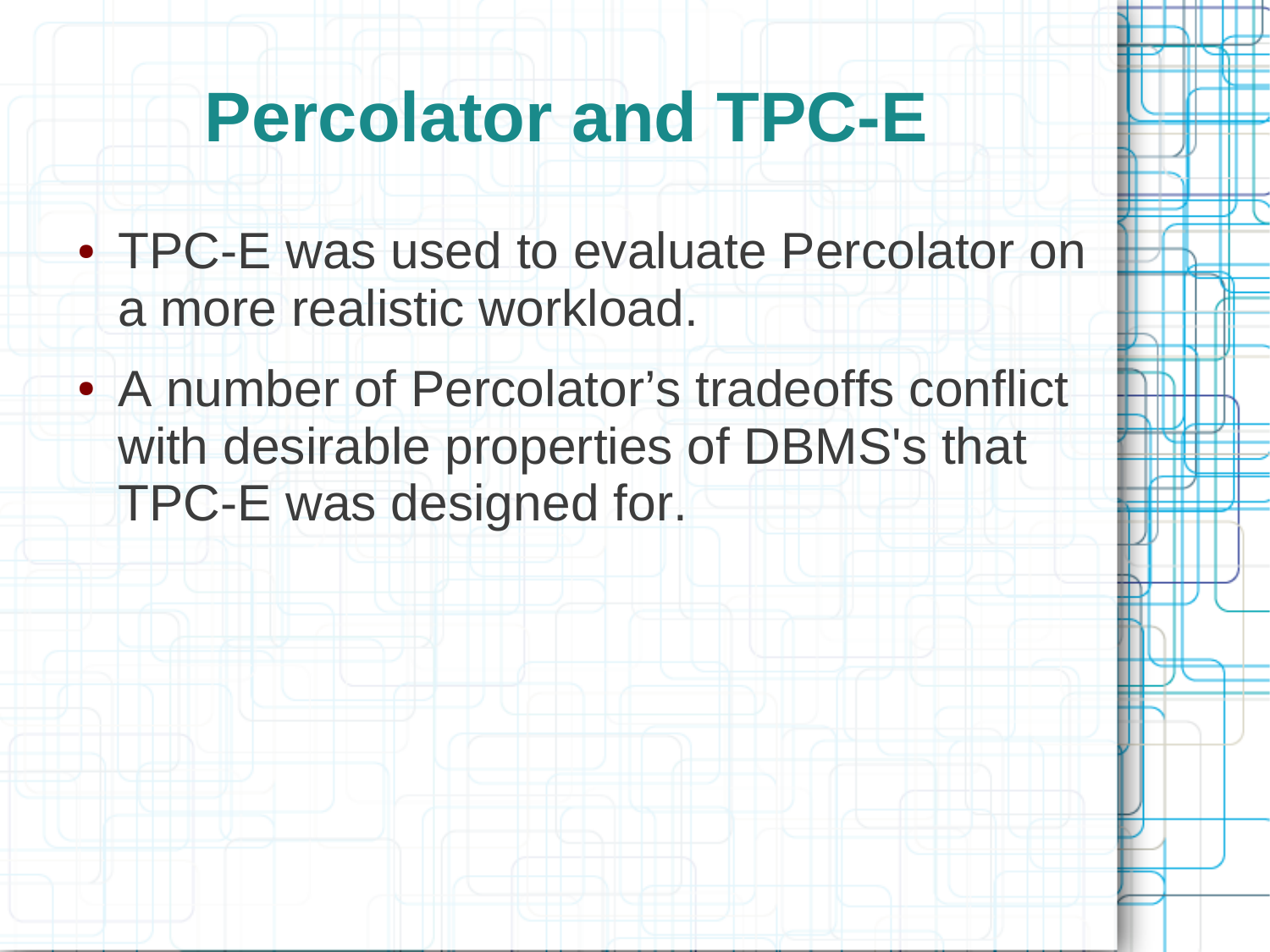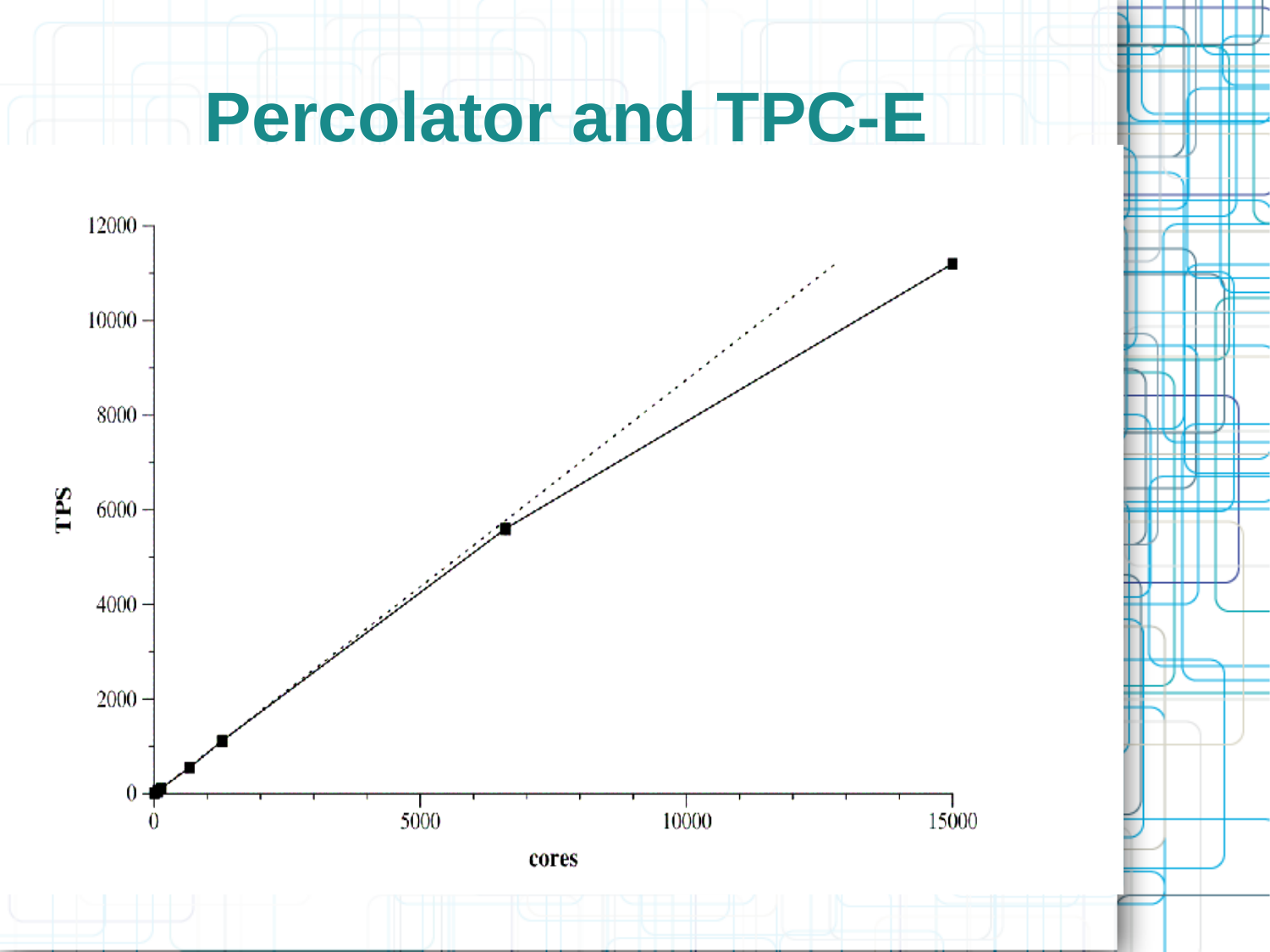- The authors estimate that Percolator uses roughly 30 times more CPU per transaction than the benchmark system.
- However, Percolator is scalable and it's performance on the benchmark (using 15,000 cores) is three times the current record (which used 64 cores).

 $\cdot$  15,000 > 64.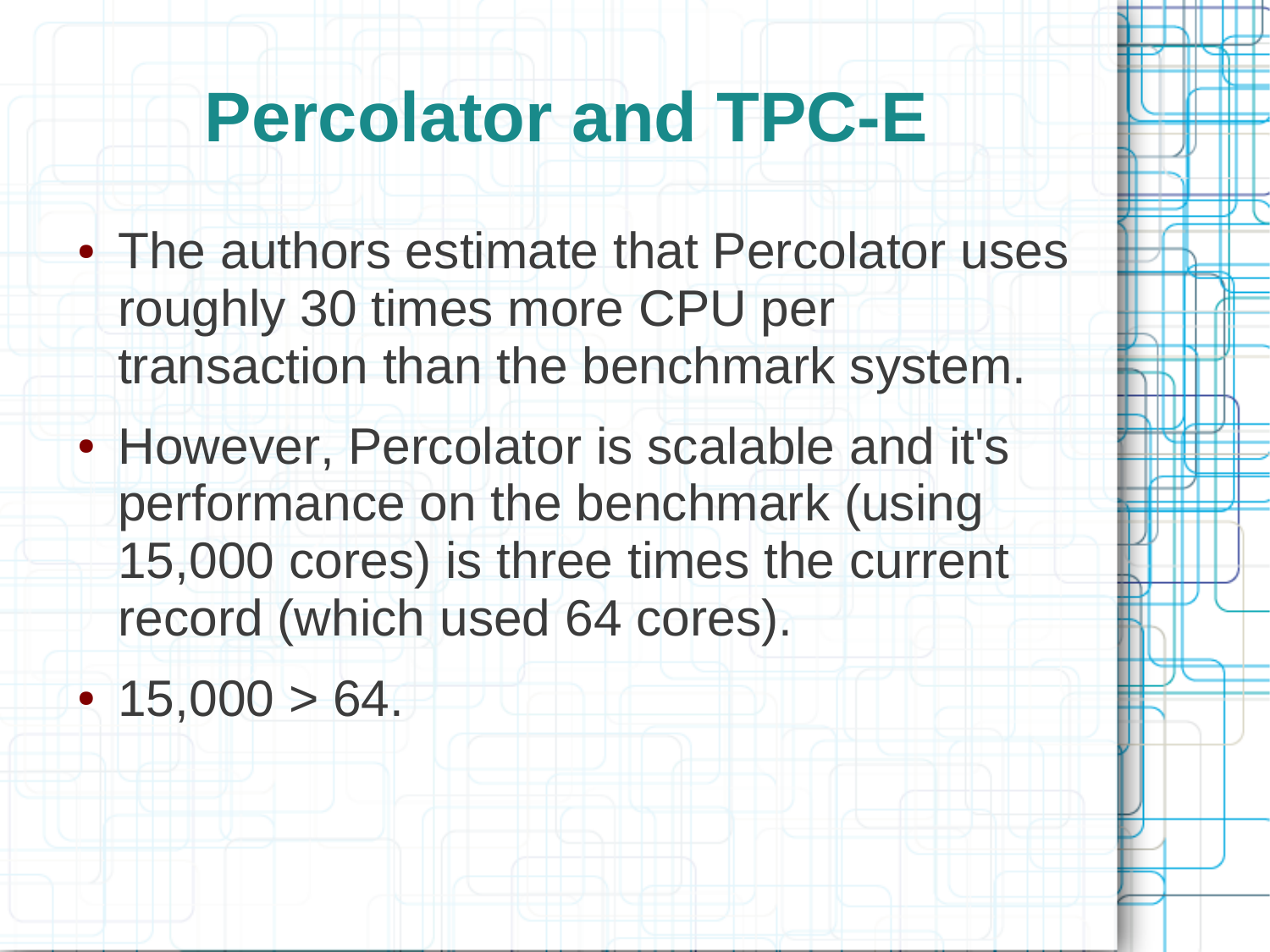# **Percolator, TPC-E, and Failures**

- To test fault tolerance, the benchmark was run with 15 tablet servers and performance was allowed to stabilize.
- The next plot shows the performance of the system over time.
- The dip in performance at 17:09 corresponds to a third of the tablet servers being (temporarily) killed.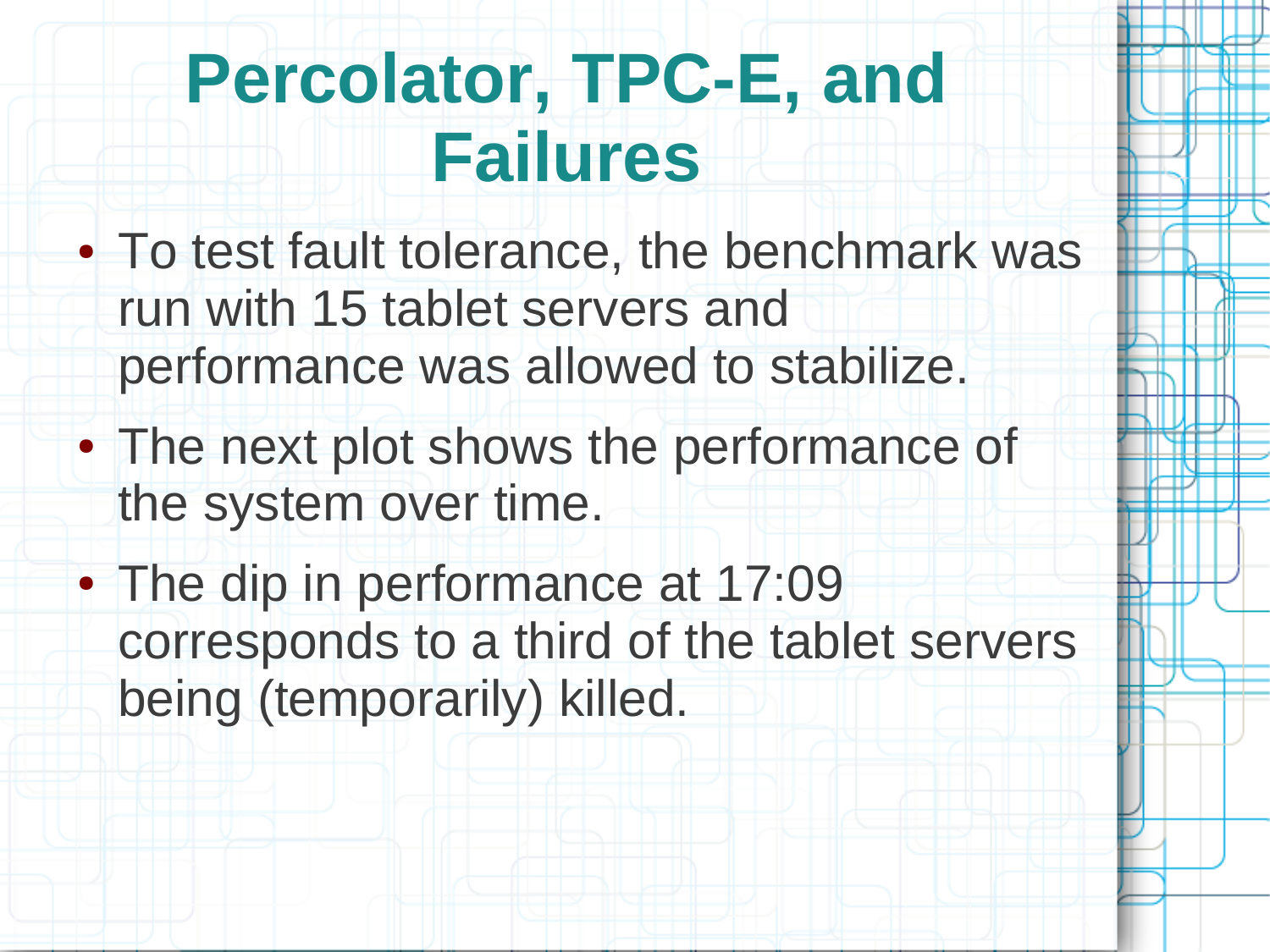## **Percolator, TPC-E, and Failures**